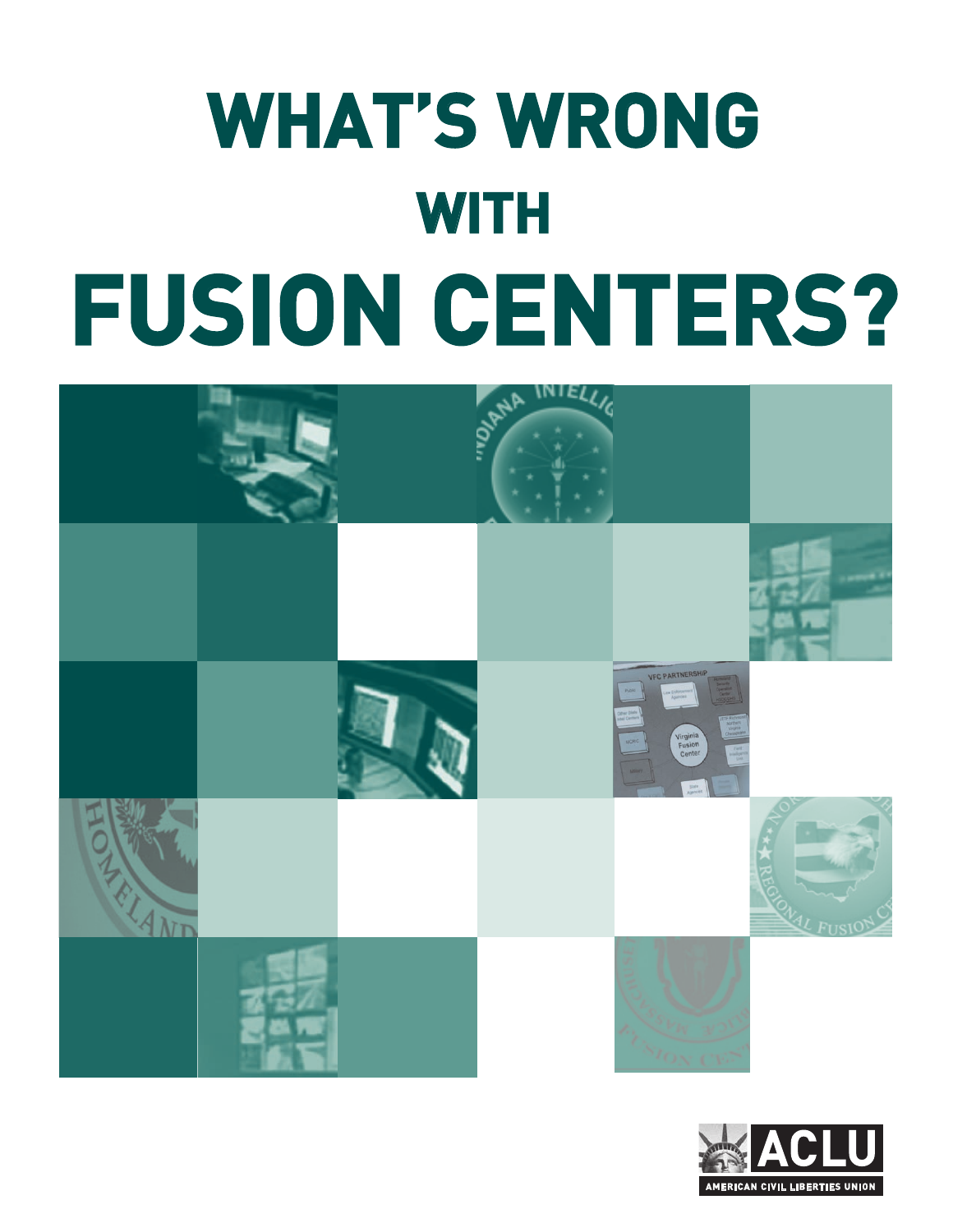### **WHAT'S WRONG WITH FUSION CENTERS?**

Published December 2007

**Michael German**

Policy Counsel for National Security, ACLU Washington Legislative Office

**Jay Stanley**

Public Education Director, ACLU Technology and Liberty Program

### **Acknowledgements**:

The authors would like to thank legal intern Anh-Thu Nguyen, of the University of Texas School of Law, for her invaluable assistance on this project. Her research and analysis contributed greatly to the content of this report.



THE AMERICAN CIVIL LIBERTIES UNION is the nation's premier guardian of liberty, working daily in courts, legislatures and communities to defend and preserve the individual rights and freedoms guaranteed by the Constitution and the laws of the United States.

OFFICERS AND DIRECTORS Nadine Strossen, President Anthony D. Romero, Executive Director Caroline Fredrickson, Director, Washington Legislative Office Richard Zacks, Treasurer

ACLU NATIONAL OFFICE 125 Broad Street, 18th Fl. New York, NY 10004-2400 (212) 549-2500 www.aclu.org

ACLU WASHINGTON LEGISLATIVE OFFICE 915 15th Street, NW Washington, DC 20005 (202) 675-2325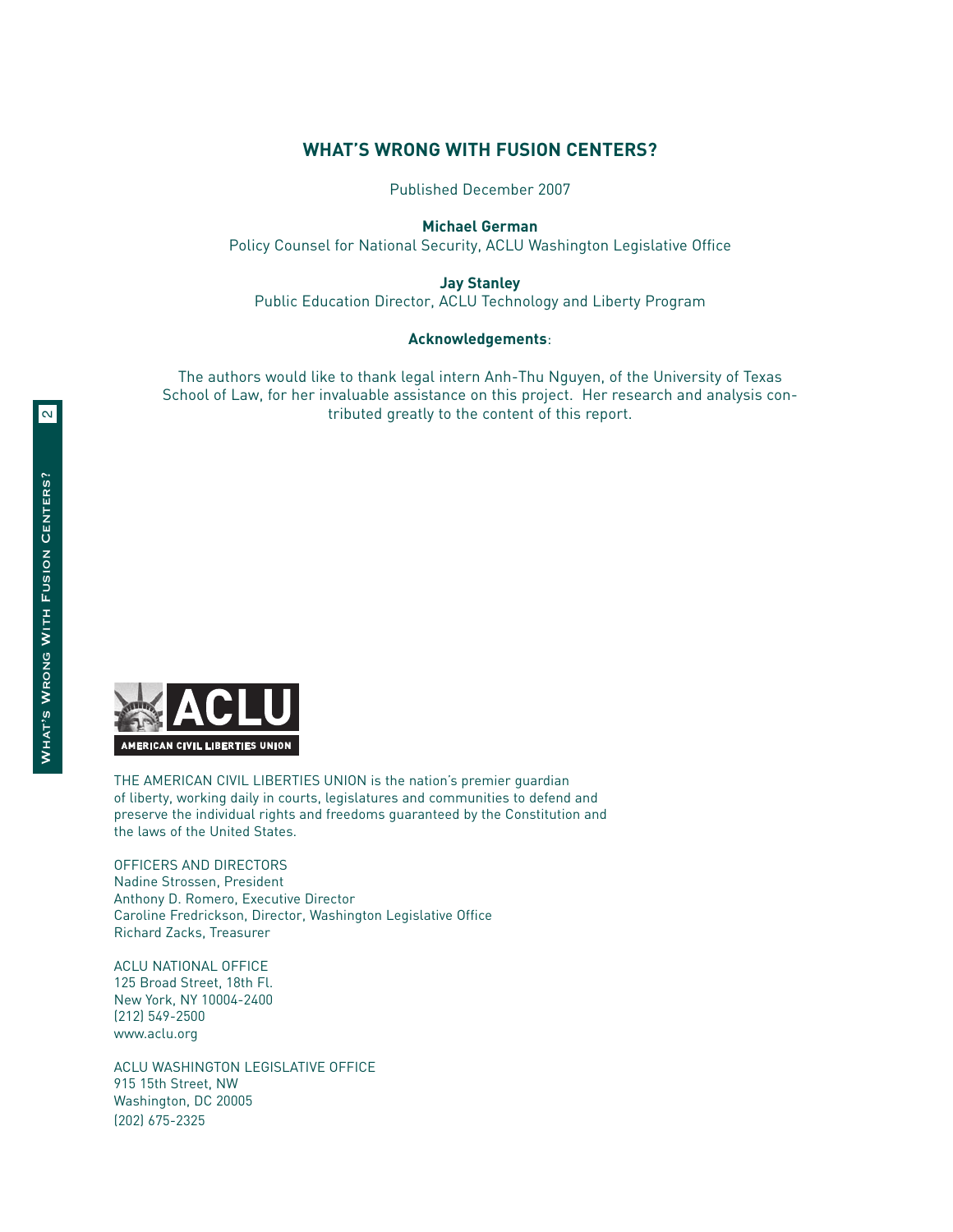# **Executive Summary**

A new institution is emerging in American life: Fusion Centers. These state, local and regional institutions were originally created to improve the sharing of anti-terrorism intelligence among different state, local and federal law enforcement agencies. Though they developed independently and remain quite different from one another, for many the scope of their mission has quickly expanded—with the support and encouragement of the federal government—to cover "all crimes and all hazards." The types of information they seek for analysis has also broadened over time to include not just criminal intelligence, but public and private sector data, and participation in these centers has grown to include not just law enforcement, but other government entities, the military and even select members of the private sector.

These new fusion centers, over 40 of which have been established around the country, raise very serious privacy issues at a time when new technology, government powers and zeal in the "war on terrorism" are combining to threaten Americans' privacy at an unprecedented level.

Moreover, there are serious questions about whether data fusion is an effective means of preventing terrorism in the first place, and whether funding the development of these centers is a wise investment of finite public safety resources. Yet federal, state and local governments are increasing their investment in fusion centers without properly assessing whether they serve a necessary purpose.

There's nothing wrong with the government seeking to do a better job of properly sharing legitimately acquired information about law enforcement investigations—indeed, that is one of the things that 9/11 tragically showed is very much needed.

But in a democracy, the collection and sharing of intelligence information—especially information about American citizens and other residents—need to be carried out with the utmost care. That is because more and more, the amount of information available on each one of us is enough to assemble a very detailed portrait of our lives. And because security agencies are moving toward using such portraits to profile how "suspicious" we look.<sup>1</sup>

New institutions like fusion centers must be planned in a public, open manner, and their implications for privacy and other key values carefully thought out and debated. And like any powerful institution in a democracy, they must be constructed in a carefully bounded and limited manner with sufficient checks and balances to prevent abuse.

Unfortunately, the new fusion centers have not conformed to these vital requirements.

Since no two fusion centers are alike, it is difficult to make generalized statements about them. Clearly not all fusion centers are engaging in improper intelligence activities and not all fusion center operations raise civil liberties or privacy concerns. But some do, and the lack of a proper legal framework to regulate their activities is troublesome. This report is intended to serve as a primer that explains what fusion centers are, and how and why they were created. It details potential problems fusion centers present to the privacy and civil liberties of ordinary Americans, including:

Ambiguous Lines of Authority. The participation of agencies from multiple jurisdictions in fusion centers allows the authorities to manipulate differences in federal, state and local laws to maximize information collection while evading accountability and oversight through the practice of "policy shopping."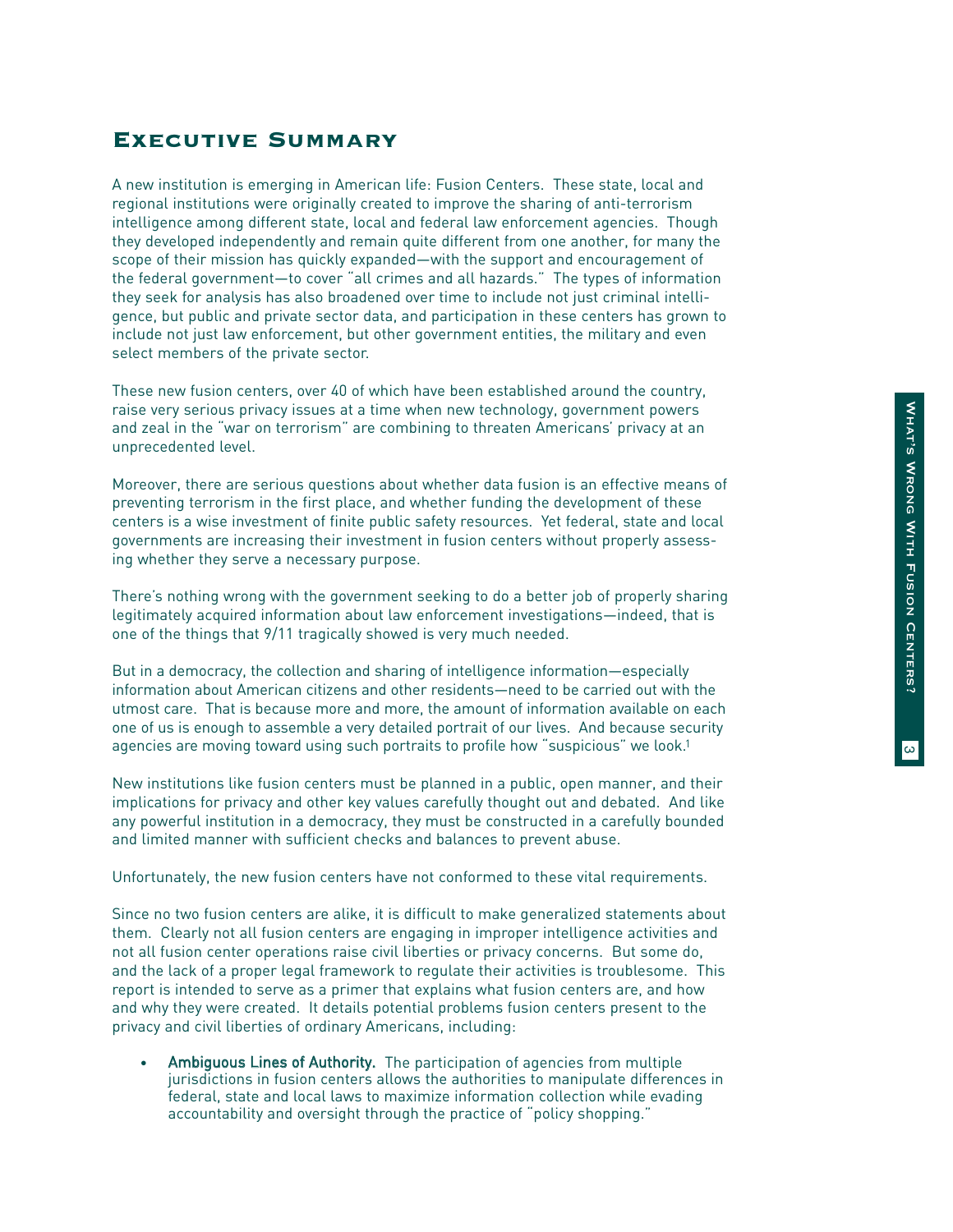

# **FUSION CENTERS BY STATE**

 $\overline{\mathbf{r}}$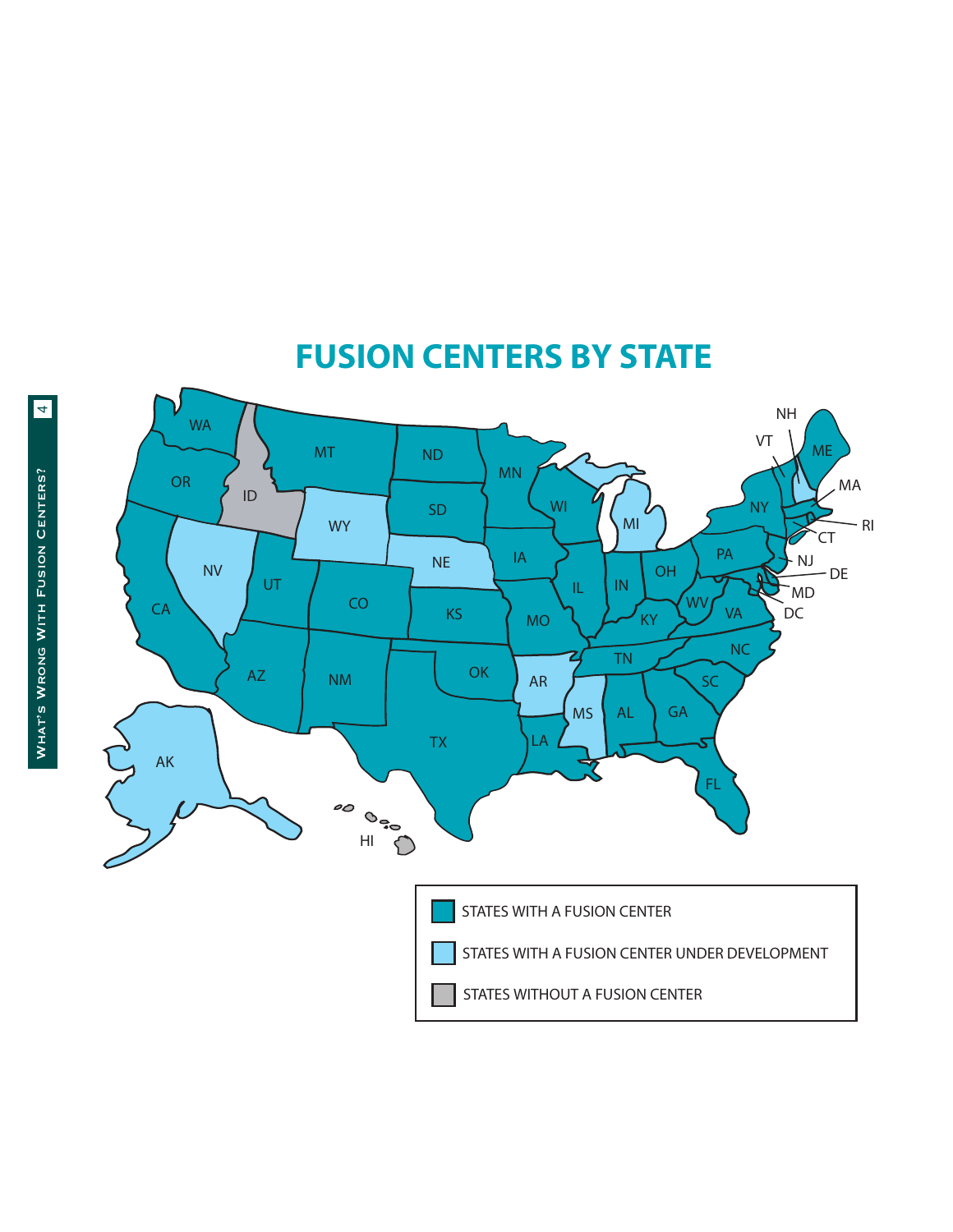- Private Sector Participation. Fusion centers are incorporating private-sector corporations into the intelligence process, breaking down the arm's length relationship that protects the privacy of innocent Americans who are employees or customers of these companies, and increasing the risk of a data breach.
- Military Participation. Fusion centers are involving military personnel in law enforcement activities in troubling ways.
- Data Fusion = Data Mining. Federal fusion center guidelines encourage whole sale data collection and manipulation processes that threaten privacy.
- Excessive Secrecy. Fusion centers are hobbled by excessive secrecy, which limits public oversight, impairs their ability to acquire essential information and impedes their ability to fulfill their stated mission, bringing their ultimate value into doubt.

The lack of proper legal limits on the new fusion centers not only threatens to undermine fundamental American values, but also threatens to turn them into wasteful and misdirected bureaucracies that, like our federal security agencies before 9/11, won't succeed in their ultimate mission of stopping terrorism and other crime.

The information in this report provides a starting point from which individuals can begin to ask informed questions about the nature and scope of intelligence programs being conducted in their communities. The report concludes with a list of recommendations for Congress and state legislatures.

The American Civil Liberties Union has prepared this report based upon publicly available materials including congressional testimony, government reports, news articles and independent research. The ACLU attempted to contact every fusion center around the country in an informal survey regarding the level of private sector participation in the centers. Responses were as varied as the fusion centers themselves. Many either did not return calls or refused to provide information. Some were commendably open, willing to discuss their work and the legal authorities that govern their operations. We have also drawn on a report by the Congressional Research Service, which was able to interview a much larger number of fusion center personnel. 2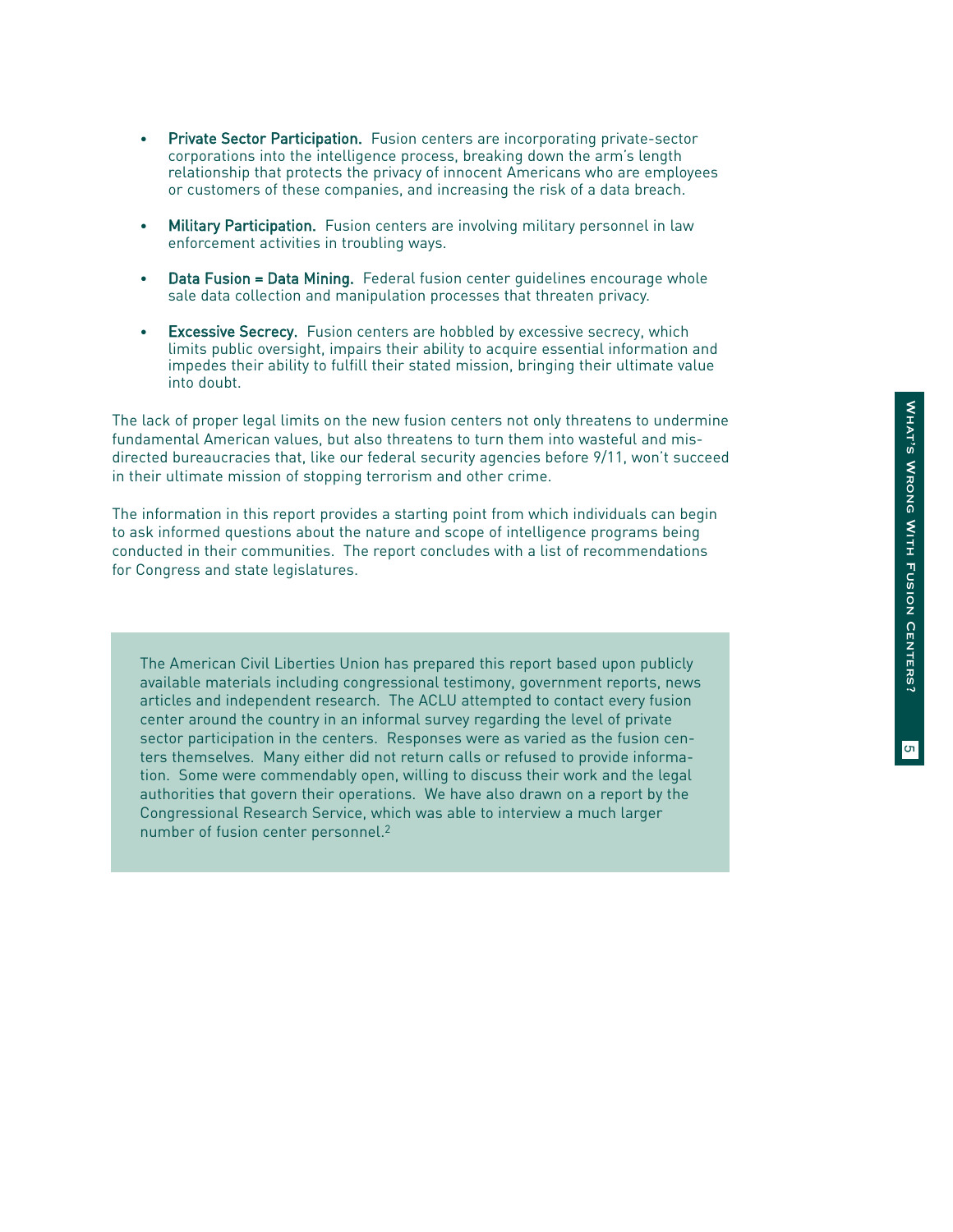# **INTRODUCTION**

The origins of fusion centers… Federal government encouragement of fusion centers… A dark history of abuse of secret intelligence activities… Fusion centers today.

### The origins of fusion centers

After 9/11, pressure grew for a larger state role in counterterrorism. At first, the FBI attempted to increase intelligence sharing with state and local law enforcement by expanding their Joint Terrorism Task Forces (JTTFs). But state and local officials continued to feel that the federal government was not sharing enough information to allow them to prevent terrorist attacks.<sup>3</sup>

This frustration with the JTTF system developed because while state and local law enforcement officers participating in JTTFs were given security clearances, secrecy rules prevented these officers from sharing any intelligence they acquired with other state and local colleagues who did not have such clearances. From a police department's point of view, it did them little good to send personnel into a task force only to have them cut off from and, for all practical purposes, no longer working for their departments. At least one city, Portland, Oregon, actually withdrew its officers from the Portland JTTF because of this problem.4

Another factor fueling the emergence of fusion centers was a trend within policing of moving away from traditional law enforcement methods toward what was dubbed "intelligence-led policing," or ILP. ILP focuses on the gathering and analysis of "intelligence" in the pursuit of proactive strategies "geared toward crime control and quality of life issues."5 One law enforcement official described ILP as policing that is "robust enough" to resist "terrorism as well as crime and disorder."6

Intelligence fusion centers grew in popularity among state and local law enforcement officers as they sought to establish a role in defending homeland security by developing their own intelligence capabilities. These centers evolved largely independently of one another, beginning in about 2003, and were individually tailored to meet local and regional needs.

This growth took place in the absence of any legal framework for regulating fusion centers' activities. This lack of regulation quickly led to "mission creep," in which fusion centers originally justified as anti-terrorism initiatives rapidly drifted toward an "allcrimes, all-hazards" policy "flexible enough for use in all emergencies."7 The leadership at some fusion centers has admitted that they switched to an "all-hazards" approach so they could apply for a broader range of grants, and because

it was impossible to create 'buy in' amongst local law enforcement agencies and other public sectors if a fusion center was solely focused on counterterrorism, as the center's partners often didn't feel threatened by terrorism, nor did they think that their community would produce would-be terrorists.8

This expansion of the articulated mission of fusion centers reflects an evolving search for purpose, bounded on one side by the need not to duplicate the mission of existing insti-

Ó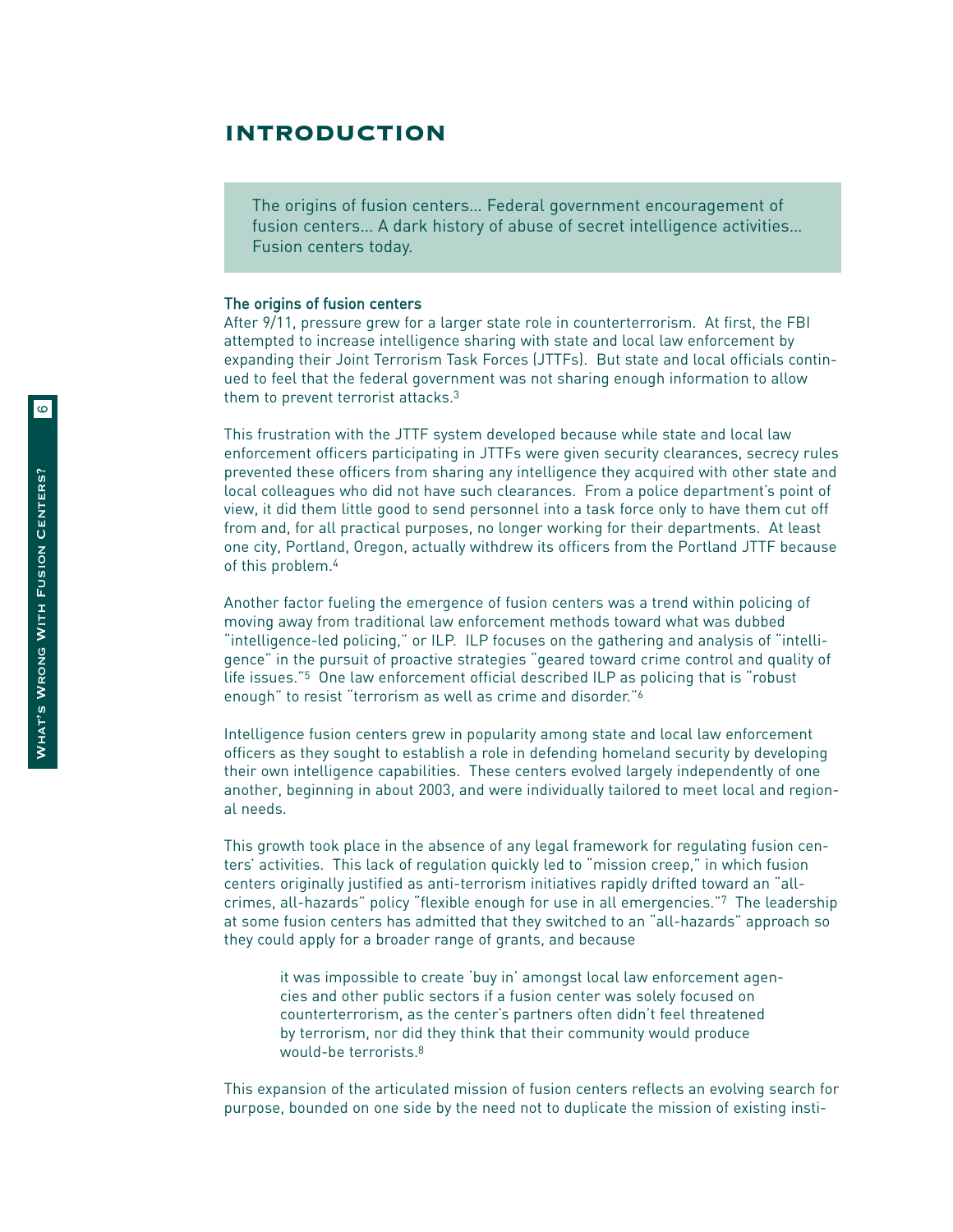tutions such as federal agencies and state Emergency Operations Centers, and on the other by the desire to do something that is actually useful.

### Federal encouragement of the growth of fusion centers

As fusion centers proliferated, national efforts at bolstering, defining and standardizing these institutions on the part of governors and the federal government began to intensify.9 The federal government began providing facilities, manpower and financial resources to fuel the growth of these state and local intelligence centers. In 2006, the departments of Justice and Homeland Security produced a report, "Fusion Center Guidelines: Developing and Sharing Information and Intelligence in a New Era," which outlined the federal government's vision for the centers, and sought to encourage and systematize their growth. "Intelligence sharing among states and jurisdictions will become seamless and efficient when each fusion center uses a common set of guidelines," the agencies proclaimed.10

The Guidelines defined a fusion center as a "collaborative effort of two or more agencies that provide resources, expertise, and information to the center with the goal of maximizing their ability to detect, prevent, investigate, and respond to criminal and terrorist activity."11 These goals are laudable and appropriate for any law enforcement intelligence operation, as we all want the police to be able to effectively protect us from criminals and terrorists. But the federal government intends for fusion centers to broaden their sources of data "beyond criminal intelligence, to include federal intelligence as well as public and private sector data."12

### A dark history of abuse of secret intelligence powers

Expanding the scope of an intelligence agency's mission in that way, particularly when done in secret, is an invitation to abuse. And there is a long, nasty history of abuse surrounding vaguely defined, pro-active "intelligence" as carried out by domestic law enforcement agencies at the local, state and federal level. Law enforcement personnel and agencies have actively joined with corporations to track, surveil and harass the labor, anti-war, civil rights and other movements pushing for social and political change.

Urban police forces long maintained political intelligence units (also known as Anti-Subversive Squads, or Red Squads), which spied upon and sabotaged numerous peaceful groups—often in utterly illegal ways—throughout the twentieth century. For its part, the FBI ran a domestic intelligence/counterintelligence program called COINTELPRO that quickly grew from a legitimate effort to protect national security into an effort to suppress political dissent through illegal activities. Frequent targets were groups that criticized the FBI itself. The Senate panel that investigated COINTELPRO (the "Church Committee") in the 1970s found that a combination of factors led law enforcers to become law breakers. But the crucial factor was their easy access to damaging personal information as a result of the unrestrained collection of domestic intelligence.13

The Church Committee found that part of the problem with COINTELPRO was that no one outside the FBI was ever supposed to know it existed.14 No one could object to activities they weren't aware of and, as investigators found, "the absence of disapproval" was "interpreted by the Bureau as sufficient authorization to continue an activity."15 Secrecy created a haven from the public eye where abuse could flourish.

### Fusion centers today

Nevertheless, efforts to build fusion centers have continued, often in seeming ignorance or disregard of this dark history. Today there are 43 state, local and regional fusion centers in operation around the United States, with at least 15 more in development. No two fusion centers seem to be exactly alike, either in form or function, so it is difficult to con $\overline{\phantom{0}}$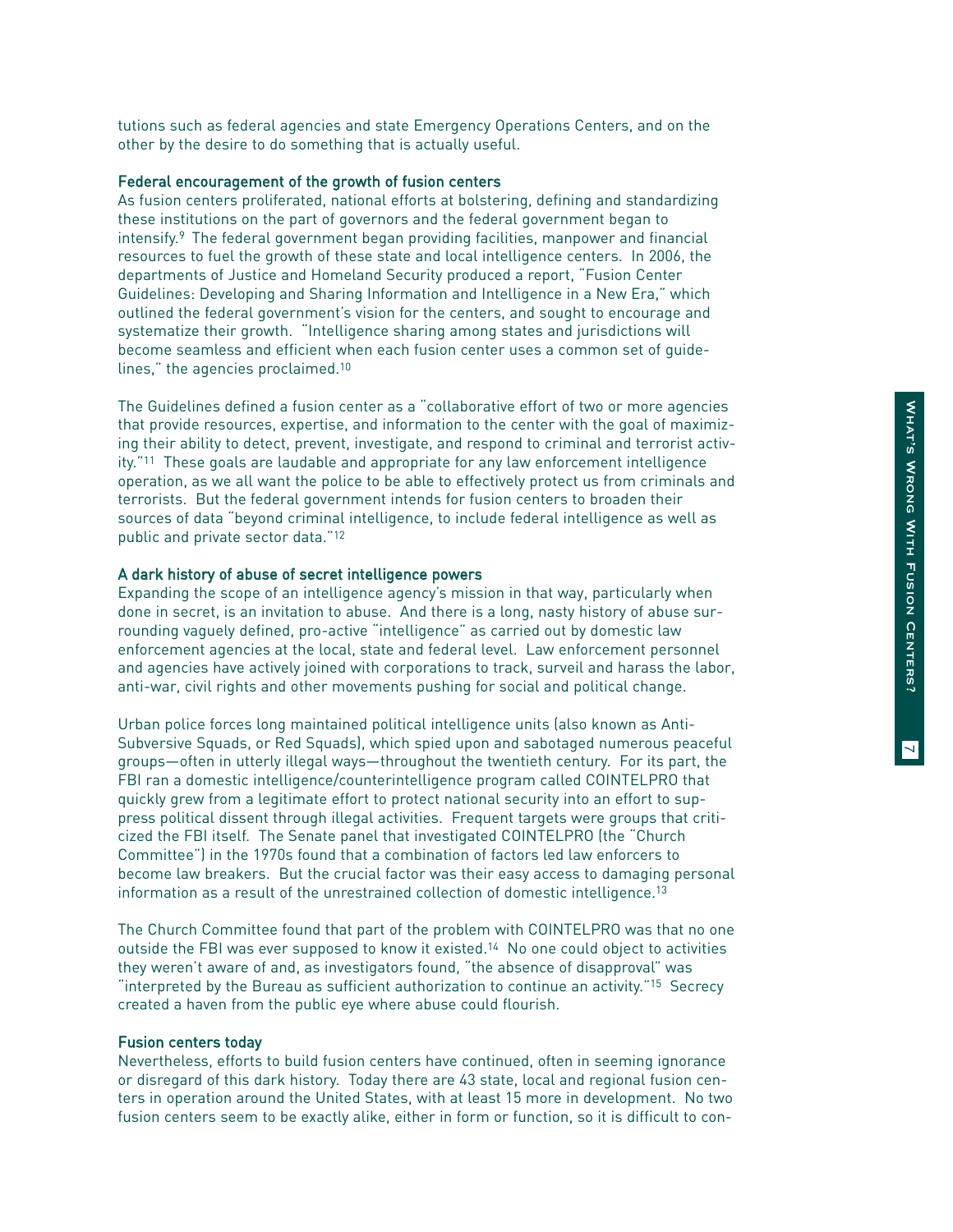duct a generalized assessment of their value as compared to the potential risks they pose. In addition, they operate in considerable secrecy, so it is difficult for the public to evaluate what any particular fusion center does, much less what the network of fusion centers across the country is doing.

It is clear that not all fusion centers are engaging in improper or worrisome activities, and not all fusion center functions raise civil liberties or privacy concerns. But the statements and activities of some, combined with the push to standardize and weave together these state institutions, do raise questions about the overall direction in which they are headed. In particular, the federal government's vision as outlined in its Guidelines raises many concerns, as does the continuing lack of a legal framework to regulate the centers' activities.



Kentucky Governor Ernie Fletcher tours Kentucky's fusion center.

ത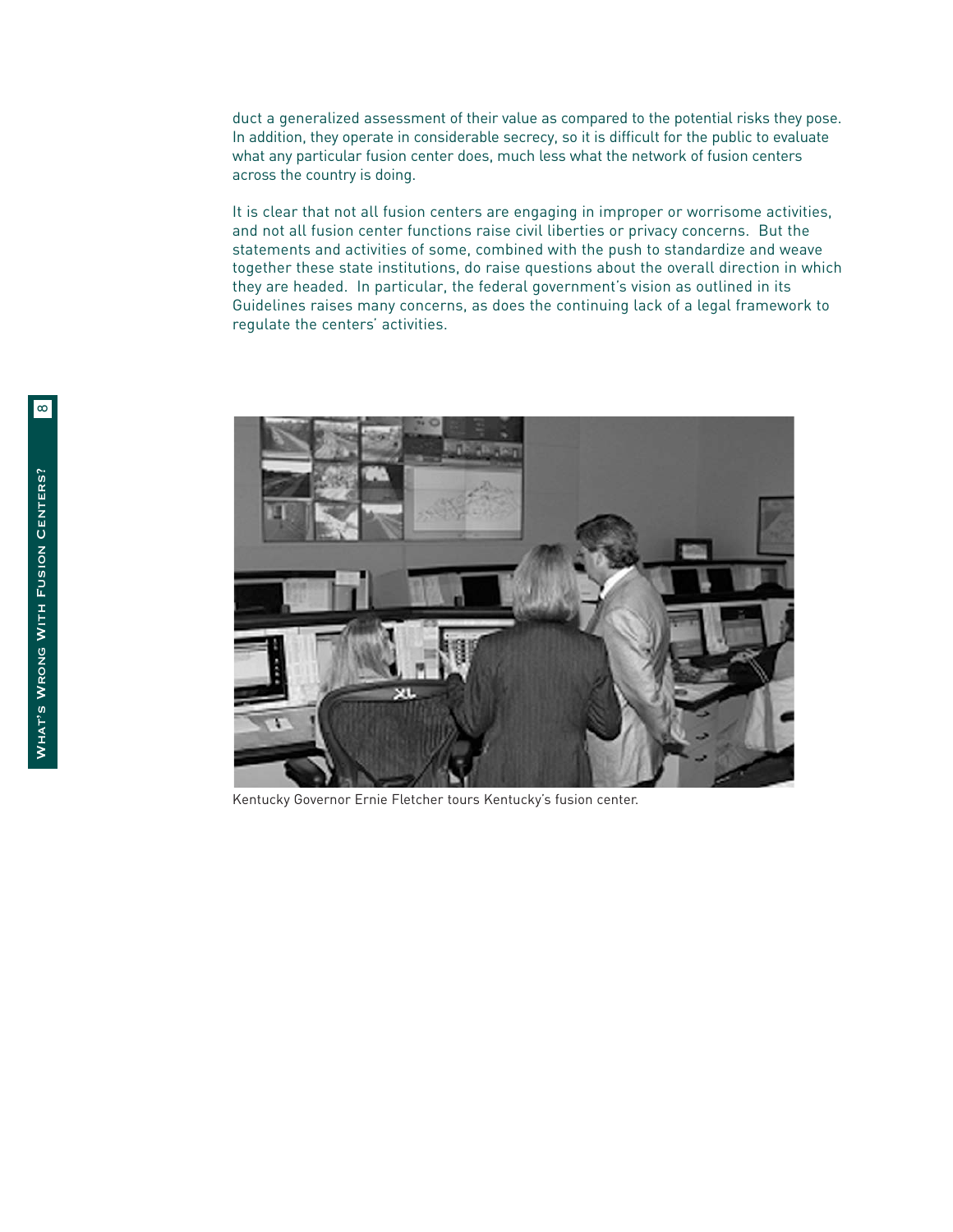# **The Problems With Fusion Centers**

- **I. Ambiguous lines of authority allow for "policy shopping."**
- **II. Private sector participation in fusion centers risks privacy and security.**
- **III. Military participation in fusion centers violates fundamental tenets of liberty.**
- **IV. Data fusion = Data mining, which is bad for privacy and bad for security.**
- **V. Excessive secrecy undermines the mission of fusion centers.**

# I. AMBIGUOUS LINES OF AUTHORITY

One problem with fusion centers is that they exist in a no-man's land between the federal government and the states, where policy and oversight is often uncertain and open to manipulation. There appears to be at least some conscious effort to circumvent public oversight by obscuring who is really in charge of these fusion centers and what laws apply to them. In struggling to answer the seemingly simple question of who is in charge of fusion centers at a recent congressional hearing, a Department of Homeland Security official could only offer that "fusion centers are in charge of fusion centers."16 One analyst reportedly described his fusion center as the "wild west," where officials were free to "use a variety of technologies before 'politics' catches up and limits options."17

Federal involvement in the centers continues to grow. Most fusion centers developed as an extension of existing law enforcement intelligence units and as a result they have sometimes been described as "state police intelligence units on steroids."<sup>18</sup> But exactly who is providing those steroids is key to determining who will control them in the future. Fusion centers are still primarily staffed and funded by state authorities, but:

- The federal government is playing an essential role in the development and networking of fusion centers by providing financial assistance, sponsoring security clearances, and providing personnel, guidance and training.19
- The FBI has over 200 agents and analysts assigned to 36 fusion centers and plans to increase this commitment in the future.20
- As of December 2006, the DHS alone has provided over \$380 million in federal funds to support fusion centers.21
- At least one fusion center, the Maryland Coordination and Analysis Center (MCAC), was initiated and led by federal authorities and was only recently turned over to the control of state officials.
- Thirty percent of ostensibly state-controlled fusion centers are physically located within federal agency workspace.<sup>22</sup>

Federal authorities are happy to reap the benefits of working with the fusion centers without officially taking ownership. Fusion center supporters argue that the federal government can use the "800,000 plus law enforcement officers across the country" to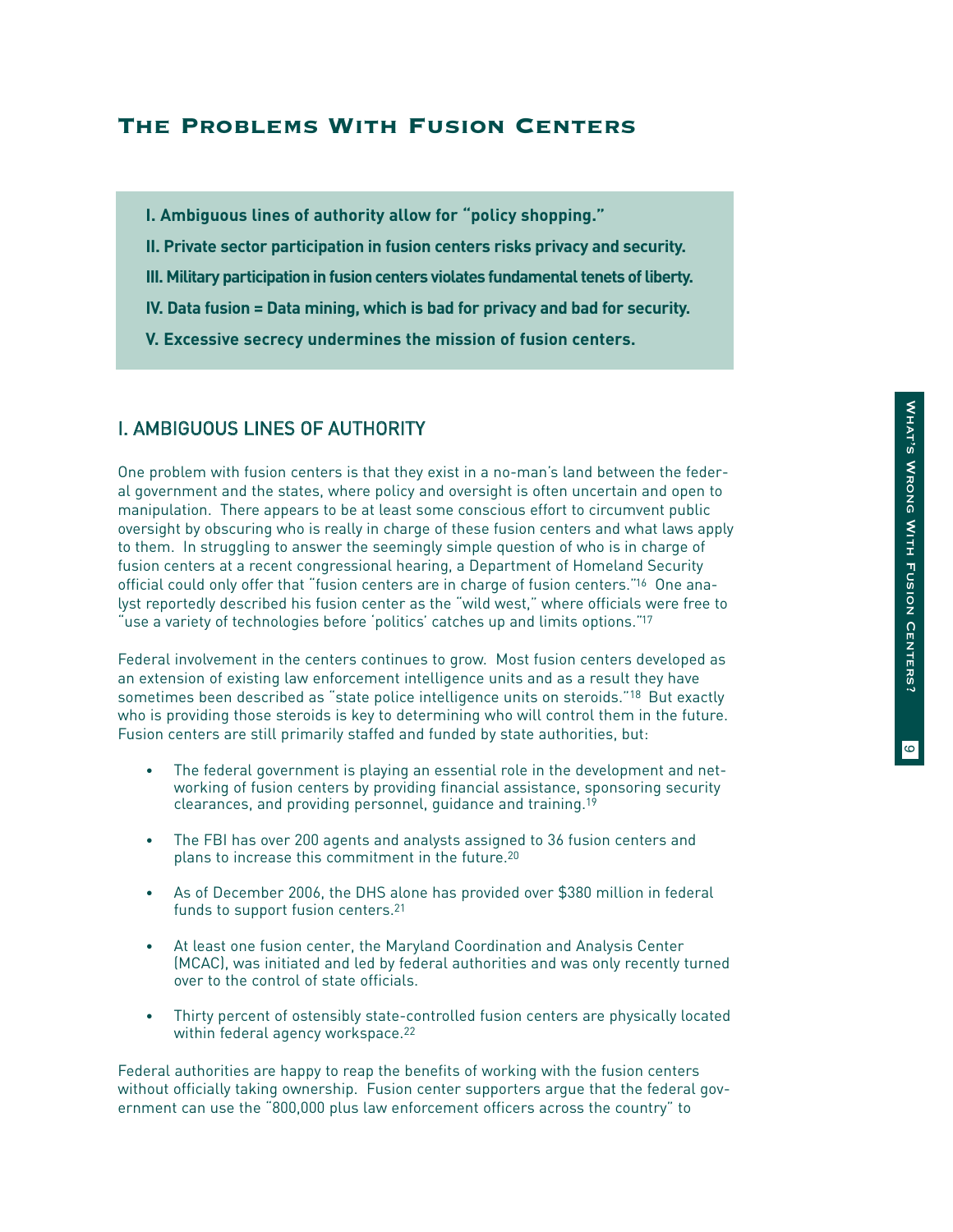"function as the 'eyes and ears' of an extended national security community."23 Homeland Security Director Michael Chertoff, while denying that the federal government had any intention of controlling fusion centers, declared that "what we want to do is not create a single [fusion center], but a network of [centers] all across the country."24

### Policy shopping

The presence of representatives from federal, state and local agencies at fusion centers and the ambiguity over who controls them can lead to a practice of "policy shopping," in which officials pick and choose from overlapping sets of laws so they can collect and use personal information as freely as possible, while avoiding privacy laws, open-records acts, and civil liability.

Some states, for example, have much stronger privacy or open-records laws than the federal government,<sup>25</sup> while in other states they are weaker. Fusion centers can manipulate who "owns" the records, or where they are "held" to thwart public oversight. If a particular state or locality has unusually broad privacy protection laws, the cooperating authorities can simply arrange for fusion center participants from that jurisdiction to have access to the data without actually "hosting" it. A Texas fusion center analyst's description of this scheme was described by a reporter:

Of particular interest to many at the meeting was the way the Center accesses and uses data from local agencies; it does not host the data, but rather refreshes them regularly. That means analysts are not subject to the Freedom of Information Act (FOIA) or being dragged into court.26

Shielding fusion centers from public scrutiny may seem convenient from a pinched, bureaucratic perspective, but it is potentially disastrous for private citizens trying to pin down responsibility for mistaken information that is turning their lives upside down. Professionalism in law enforcement means not viewing privacy and FOIA laws as mere obstacles to be defeated, or "politics," but recognizing them as crucial checks and balances that must be respected to ensure accountability.

In addition to rules and jurisdictions, technology can also be manipulated to make more information accessible to the fusion centers, while limiting what information is retained for public accountability. The Maryland fusion center doesn't host any of its own data but rather uses a tool called the Digital Information Gateway (DIG), which allows MCAC to "connect with individual law enforcement, public health, public safety, and related databases throughout the Mid-Atlantic region."27 MCAC representatives told the ACLU they only use DIG to connect to other law enforcement databases at this time. But that kind of data-mining tool could easily allow a fusion center to engage in widespread data retrieval and analysis across jurisdictions without producing any retained documentation or data that could be subject to freedom of information laws or oversight investigations.

From a privacy point of view, it does not matter where data is "hosted" or "stored" or "owned." All that matters is who has access to it. (See section on data mining, below.)

The networked fusion center approach promises the Department of Homeland Security all the benefits of a nationwide intelligence collection and analysis capability with none of the headaches that come from privacy laws, open-records statutes and other necessary elements of a democratic government.

### Federal law

Title 28 of the Code of Federal Regulations, Part 23, governs what information can be put in a law enforcement database and how it can be used. The regulation states that all

 $\overline{0}$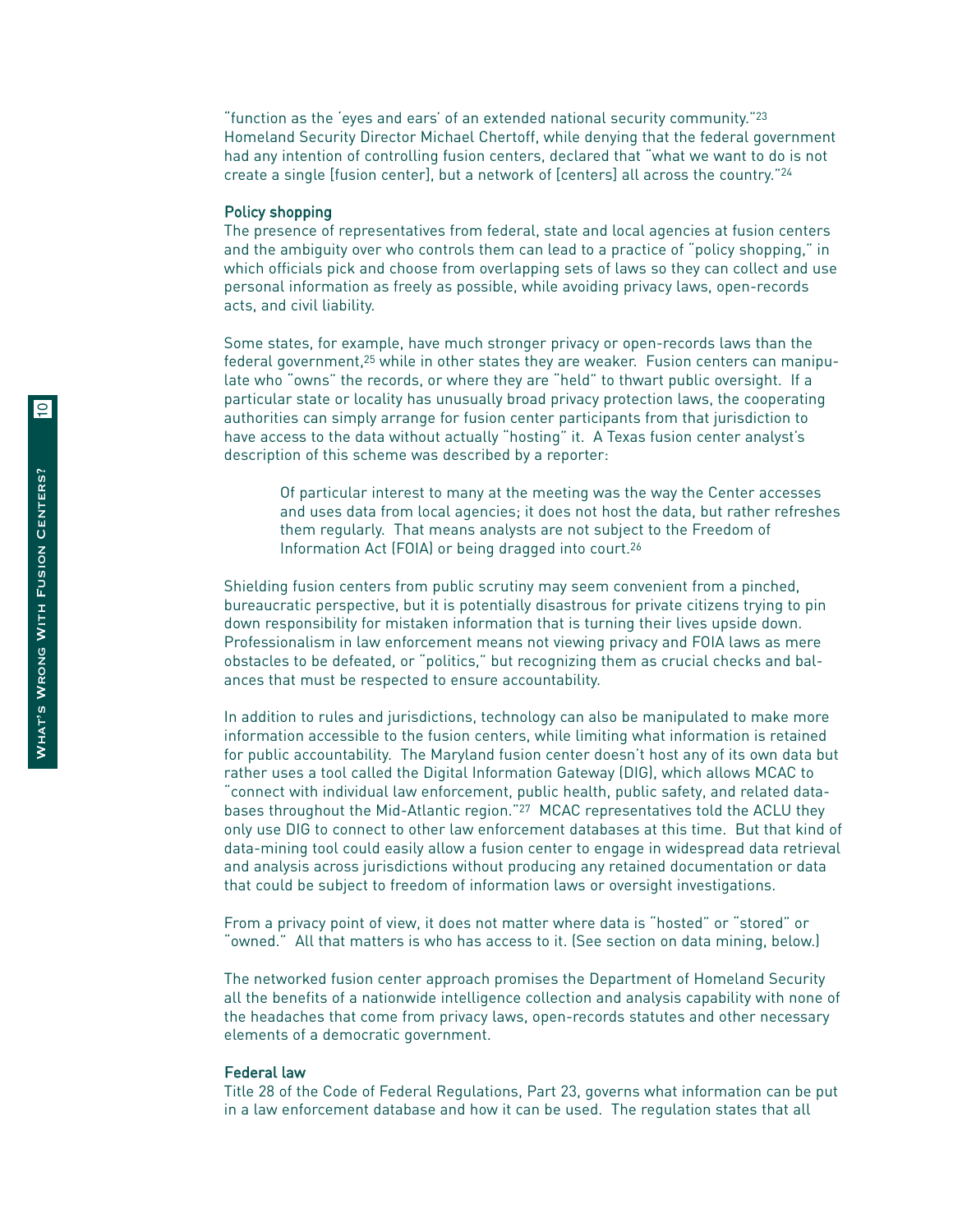criminal intelligence systems "shall collect information concerning an individual only if there is reasonable suspicion that the individual is involved in criminal conduct or activity and the information is relevant to that criminal conduct or activity."28 And the law limits the dissemination of law enforcement intelligence to situations in which "there is a need to know and a right to know the information in the performance of a law enforcement activity."29

This provision should limit what types of information fusion centers could exchange with non-law enforcement fusion center participants, and with each other. Indeed, many fusion center personnel contacted by the ACLU stated emphatically that they complied with this law, and that they planned to remain compliant by not incorporating private sector personnel within their fusion centers. CRS even reported that some fusion center personnel were concerned that sharing law enforcement information with DHS, which often employs non-law enforcement contractors, might violate the statute.30 These law enforcement officers should be commended for their professionalism.

However, it is worrying that the federal Guidelines report does not account for this law when it advocates for the expanded scope of data to be collected at fusion centers. And indeed as fusion centers start sharing databases they appear to be looking for ways to circumvent these regulations. A California fusion center representative complained that compliance tasks required to manage law enforcement data sharing regulations "require an enormous amount of work," then suggested that by establishing "memorandums of understanding with data sharing in mind, they can move data from one database to another without worrying about someone else's data warehouse policies."31



## II. PRIVATE SECTOR PARTICIPATION

Fusion centers are poised to become part of a wide-ranging trend of recent years in the United States: the creation of a "Surveillance-Industrial Complex" in which security agencies and the corporate sector join together in a frenzy of mass information gathering, tracking and routine surveillance.32

One of the goals of fusion centers is to protect the nation's "critical infrastructure"—85% of which is owned by private interests.33 And one of the "value propositions" justifying federal support for fusion centers is increased government access to "non-traditional information sources."34 The Guidelines emphatically encourage fusion centers to invite a wide range of public safety, public works, social services and private sector entities to participate in the fusion process (see box).

 $\Rightarrow$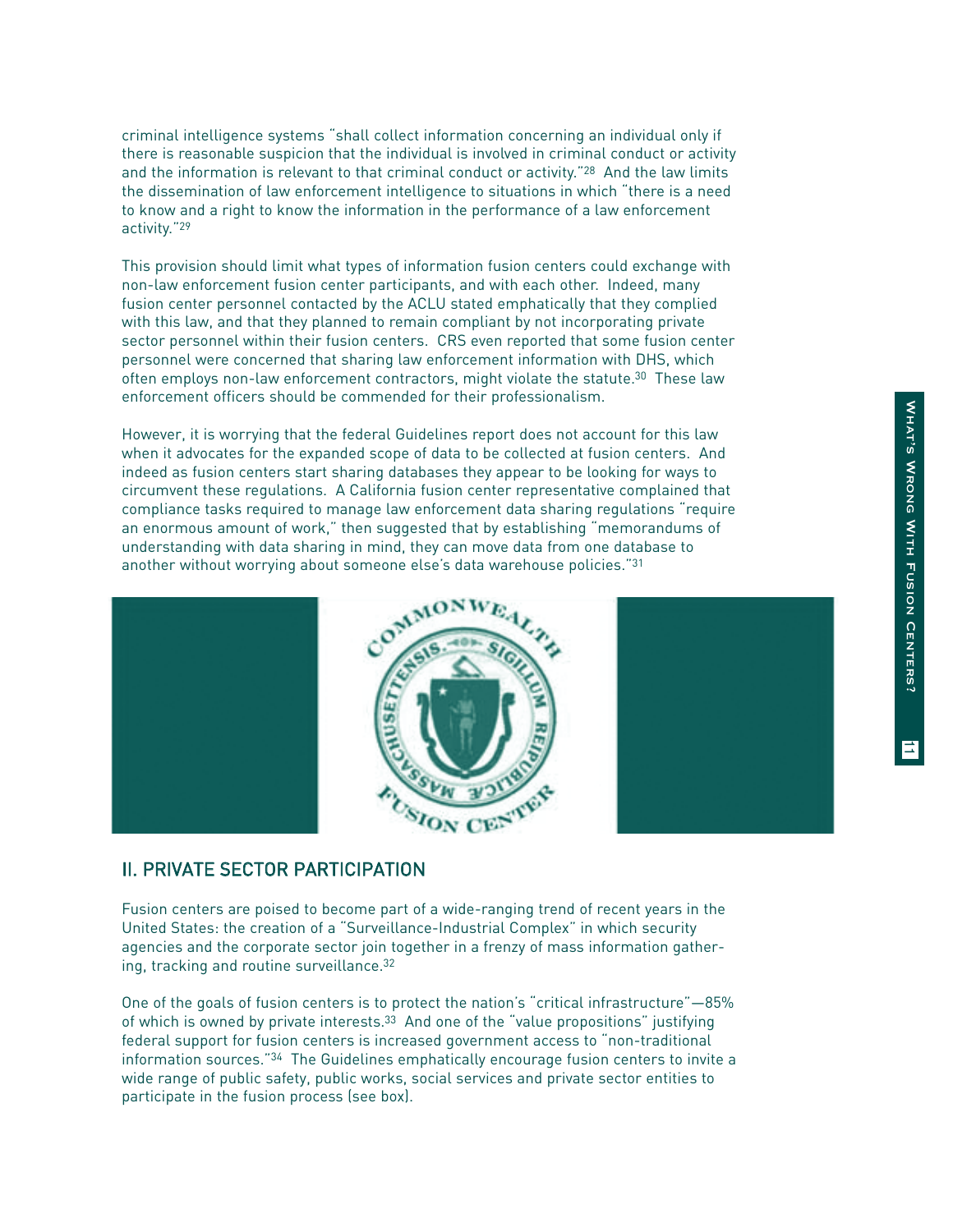### A Wide Range of Information

The DOJ Fusion Center Guidelines include a 6-page list—which it says is "not comprehensive"—of potential types of information fusion centers could incorporate. Some of the sources included on the list were:

- Private sector entities such as food/water production facilities, grocery stores and supermarkets, and restaurants.
- Banks, investment firms, credit companies and government-related financial departments.
- Preschools, day care centers, universities, primary & secondary schools and other educational entities providing information on suspicious activity.
- Fire and emergency medical services in both the public and private sector such as hospitals and private EMS services.
- Utilities, electricity, and oil companies, Department of Energy.
- Private physicians, pharmaceutical companies, veterinarians.
- The gaming industry, sports authority, sporting facilities, amusement parks, cruise lines, hotels, motels, resorts and convention centers.
- Internet service and e-mail providers, the FCC, telecom companies, computer and software companies, and related government agencies.
- Defense contractors and military entities.
- 
- The U.S. Postal service and private shipping companies.<br>Apartment facilities, facility management companies, housing authorities.
- Malls, retail stores and shopping centers.
- State and child welfare entities.
- Governmental, public, and private transport entities such as airlines and shipping companies.

While it is entirely appropriate for law enforcement to confer with private entities for specific, well-defined purposes, breaking down the arms-length relationship between government and the private sector by incorporating private entities into fusion centers is a bad idea. Several features of public-private fusion centers raise red flags:

- "Critical infrastructure" is not defined in the DOJ Guidelines. Rather, it is left to the discretion of state and local officials to determine who would be invited to participate in fusion center activities. That opens the possibility that political considerations could determine who gains access to fusion center information.
- Some private entities foresee an active role in all aspects of the intelligence process—and they want access to classified materials. An executive with Boeing (which has an analyst assigned to the Seattle fusion center) testified that the private sector "has the ability to effectively acquire, interpret, analyze and disseminate intelligence information—which may originate in the private sector."35 He argued that giving private sector participants like Boeing "access to all information both classified and unclassified, which potentially or actually threatens them, is vital."36
- Some fusion centers hire private companies to store and analyze the data they collect. For example, in the wake of the influx of evacuees after Hurricane Katrina, the Texas Department of Homeland Security contracted with Northrop Grumman Corporation for a \$1.4 million database project that would bring together a wide variety of law enforcement and government data, as well as consumer dossiers gathered by the private data company ChoicePoint.<sup>37</sup> The project was intended to create a "global search capability" over all this unstructured data, which would then be made available to the T exas Fusion Center. According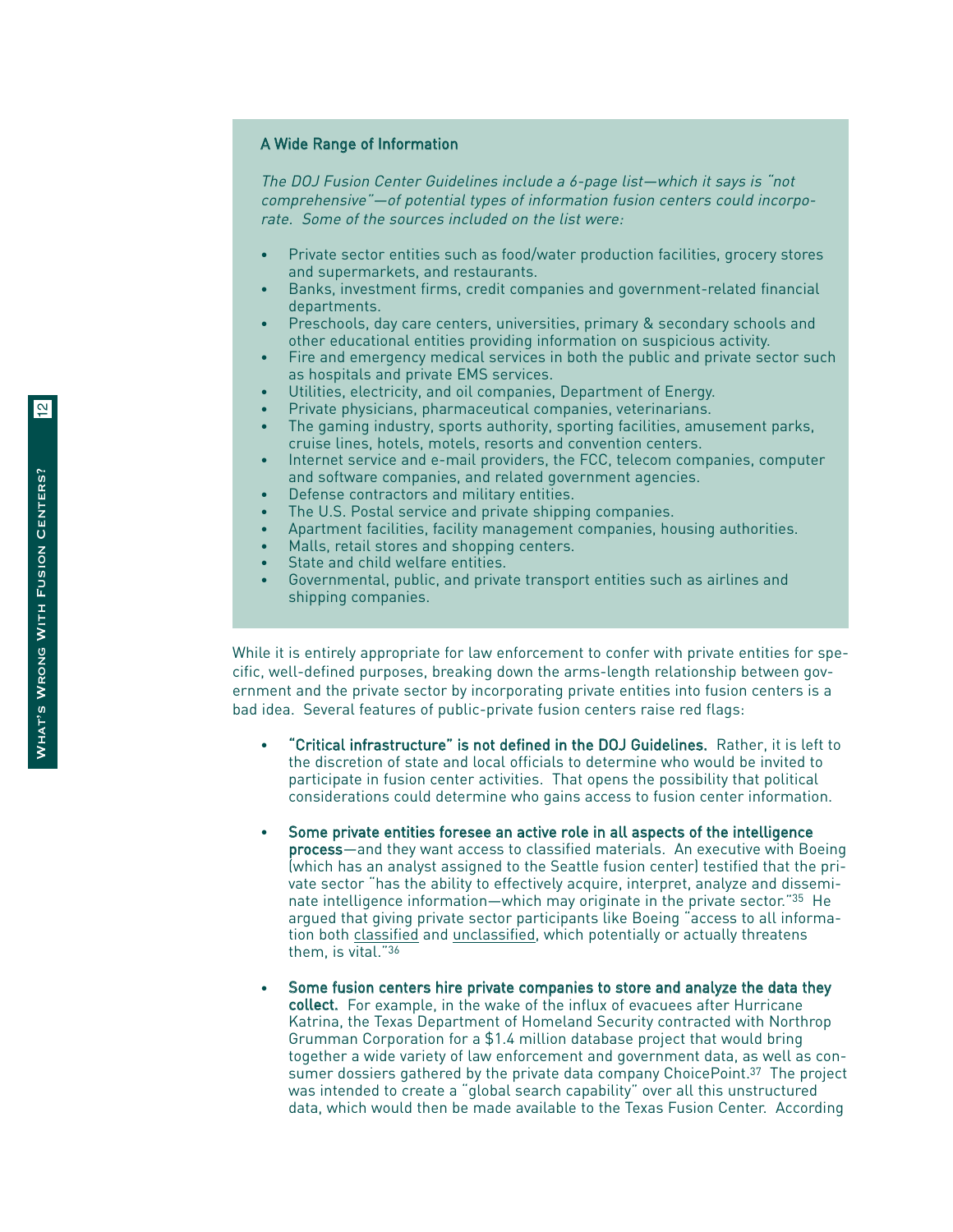### Private-sector involvement is a bad idea

It is a bad idea to give private companies access to classified materials and other sensitive law enforcement information. While law enforcement officers undergo rigorous training, are sworn to serve their communities, and are paid public salaries; private companies and their employees are motivated to maximize profits. Potential risks include:

- 1. A private company could use classified information to gain an unfair business advantage against its competitors. Participation in fusion centers might give Boeing access to the trade secrets or security vulnerabilities of competing companies, or might give it an advantage in competing for government contracts. Expecting a Boeing analyst to distinguish between information that represents a security risk to Boeing and information that represents a business risk may be too much to ask.
- 2. Private information in the hands of companies could be funneled to the government without proper legal process. The types of information that could be provided to law enforcement from private entities that own or control "critical infrastructure" could endanger the privacy of ordinary Americans who work for or do business with these companies. Boeing, for example, is the fourth largest employer in Washington State.<sup>39</sup> For law enforcement to gain access to the breadth of information that a large employer like Boeing could make available would violate the principle that law enforcement only gather information on us when it has a reasonable suspicion of wrongdoing and proper legal process.
- 3. Companies become an extension of the surveillance state. Telecommunications companies contracted with the NSA to assist with its warrantless intelligence collection efforts,40 and they contracted with the FBI to circumvent the Electronic Communications Privacy Act by using "exigent letters."41 The cozy working relationships that developed between law enforcement agents and their "partners" in the private sector facilitated this blatantly illegal conduct, according to a report from the Inspector General of the Justice Department.<sup>42</sup> Rather than being chastened by the scandal resulting from that audit, the FBI requested another \$5 million in their 2008 budget to pay the telecoms to warehouse data they would not otherwise keep, just in case the FBI might have a reason to request it later.<sup>43</sup>
- 4. Private partnerships provide opportunities for the government to mask illicit activities. Private companies could be used to as proxies to conduct activities that the government would otherwise be prohibited from engaging in. For example, the ACLU is currently suing a Boeing subsidiary, Jeppesen Dataplan, for, among other services, falsifying flight plans to disguise CIA "extraordinary rendition" torture flights.44
- 5. Companies can glean personal information from security requests. Just as internet service providers retain records of their customers' web searches for business intelligence purposes,45 the private companies participating in fusion centers could mine the records of incoming government requests to create new prediction tools to identify other individuals who might be of interest to investigators. These new tools could then be marketed to other fusion centers,

ದ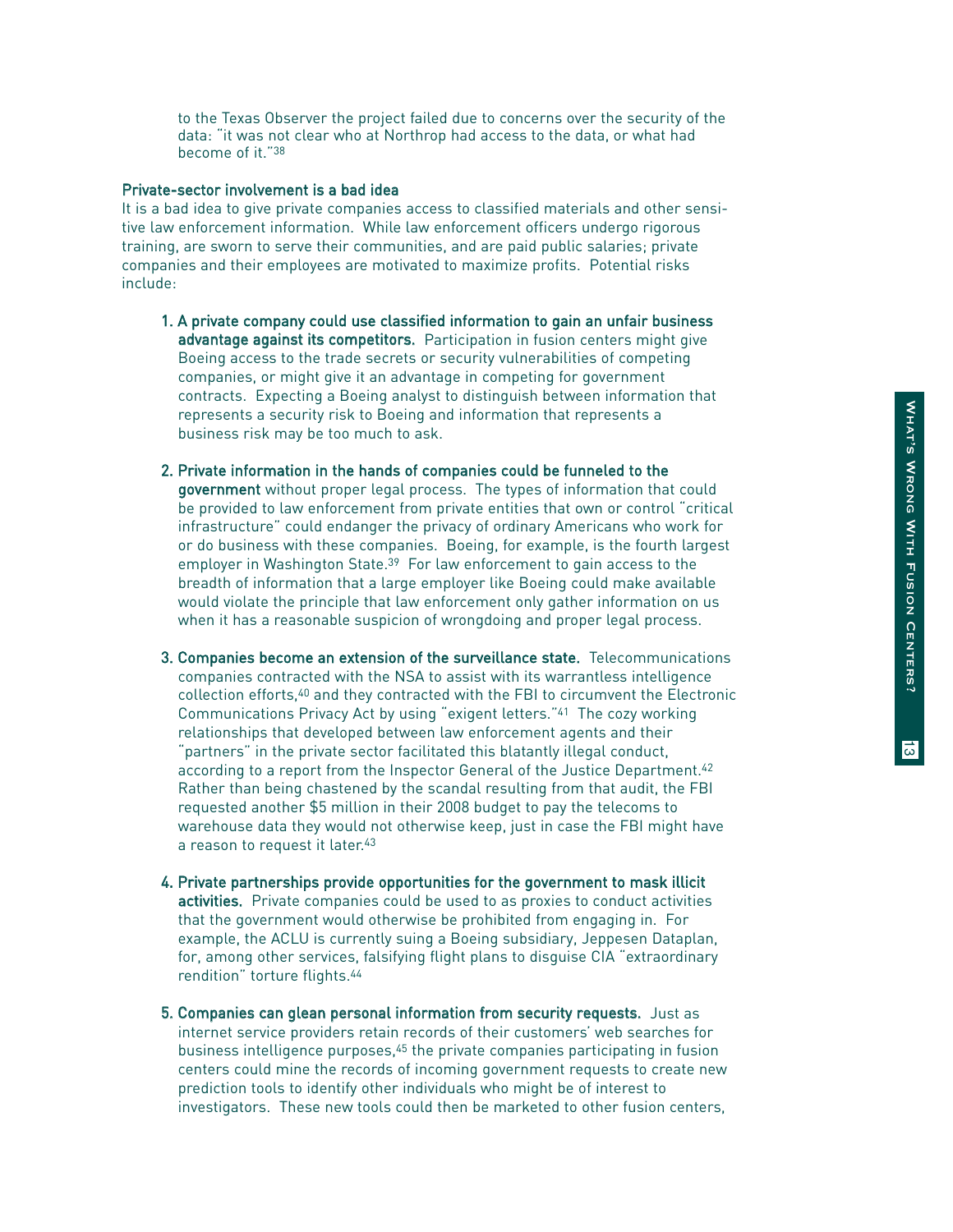or worse, to other clients, including private individuals, other commercial interests, and even foreign governments.

- 6. Government information could be abused by companies. From a security standpoint, the more people who have access to sensitive information, the more chances there are of a security breach—particularly where employees' loyalties lie with a private company rather than the community. Companies participating in fusion centers could be tempted to use their access to sensitive information to retaliate against company critics, competitors or troublesome employees, or to gain an advantage in difficult labor battles.
- 7. Private participation could lead to private retaliation. Private-sector access to inside information from fusion centers could lead to people unfairly being fired from a job, evicted from an apartment or denied a loan. What protections could be built to prevent this from happening? The Church Committee report on the FBI's COINTELPRO program is full of stories in which private sector actors cooperated with the FBI in firing, expelling or harassing Americans who were merely advocating for social change.46
- 8. Employees of companies assigned to fusion centers could be asked to spy on their neighbors, clients, co-workers or employees. Such concerns are not misplaced. The Bush Administration proposed nationalizing this very concept in 2002 through its "TIPS" program; Congress blocked it due to public outcry but it has resurfaced around the country in various quises.<sup>47</sup> One Kansas police department, for example, already trains maintenance and rental staffs of apartment complexes, motels and storage facilities to look for things like "printed terrorist materials and propaganda."<sup>48</sup> And a recent Washington Post article quoted a federal official staffing a fusion center as saying, "You need to educate cops, firefighters, health officials, transportation officials, sanitation workers, to understand the nature of the threat." While the official said these individuals were trained not to be "super-spies," he followed with a caveat: "constitutionally, they see something, they can report it."49

# III. MILITARY PARTICIPATION

One of the more disturbing developments with fusion centers is the participation of active-duty military personnel. Longstanding American tradition, as enshrined in an 1878 law known as the Posse Comitatus Act, prohibits the U.S. military from acting in a law enforcement capacity on U.S. soil, except under express authority of Congress.<sup>50</sup> Yet military personnel are participating in many of these fusion centers with little debate about the legality of this activity or the potential effects this may have on our society.

The Maryland Coordination and Analysis Center (MCAC), for example, includes an activeduty U.S. Army soldier, whose mission is limited to military force protection, according to MCAC personnel. But it was not clear from the interview with the MCAC representatives what laws authorize Army participation in fusion centers, even at this limited level, or what oversight mechanisms exist to ensure that the military personnel assigned to the fusion center do not become involved in other intelligence or law enforcement activities. After all, the stated purpose of fusion centers is to share intelligence and increase coordination among participants.

Many fusion centers also incorporate National Guard troops, and at least one fusion center (in North Dakota) is located within National Guard facilities.51 Other fusion centers

 $\overline{4}$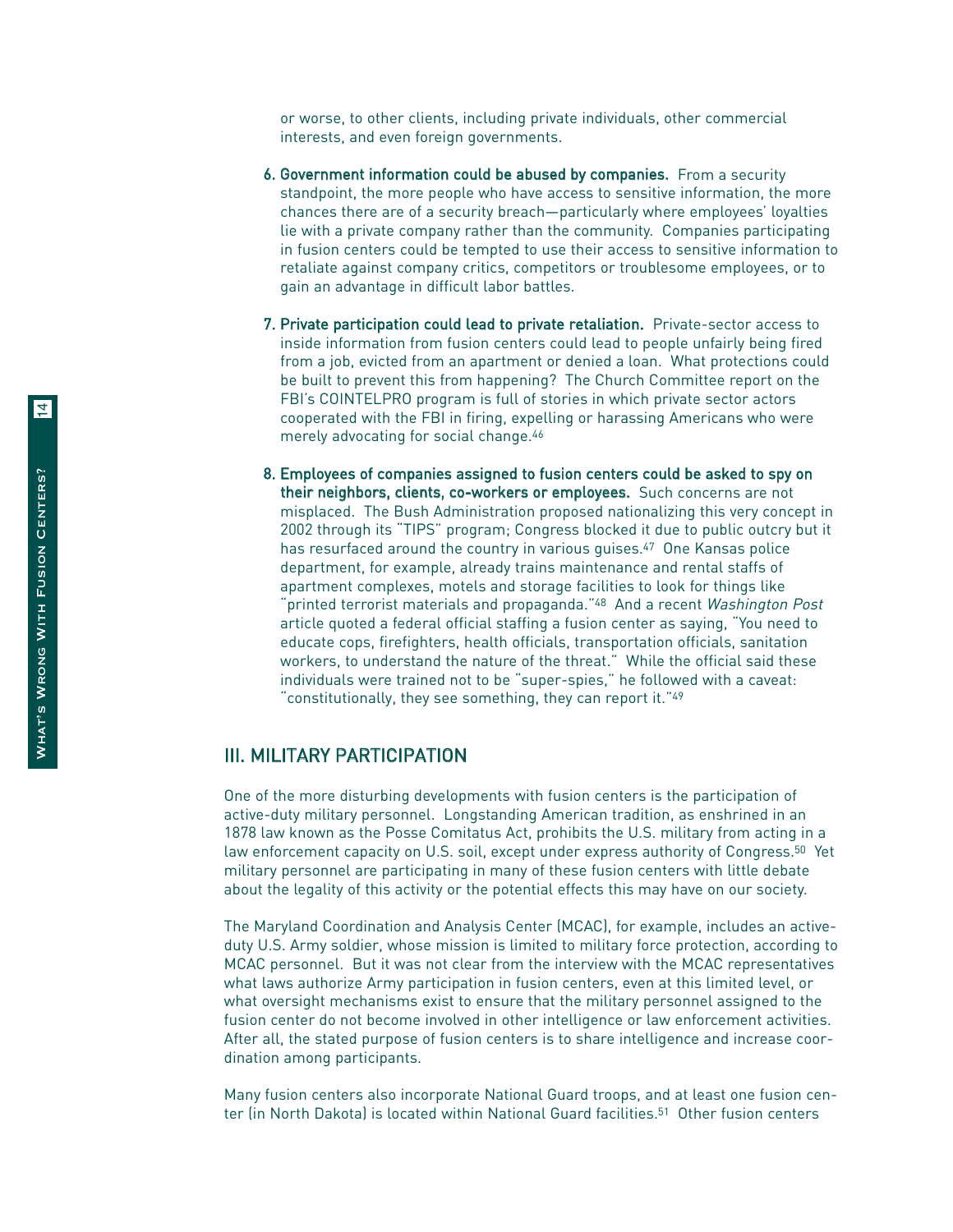use the Law Enforcement Information Exchange (LInX), a law enforcement intelligence sharing system developed by the Department of the Navy for use in areas of strategic importance to the Navy.52

The involvement of military personnel is especially dangerous at a time when government officials are using hyperbolic rhetoric about the threat of terrorism to scare Americans into abandoning their civil liberties. For example, Major General Timothy J. Lowenberg, the Adjutant General of Washington State's National Guard, which participates in the Washington Joint Analytical Center, told Congress:

We are a nation at war! That is the "ground truth" that must drive all of our data collection, information sharing and intelligence fusion and risk assessment actions… Today, all American communities, large and small, are part of a new and frighteningly lethal 21<sup>st</sup> Century global battle space.<sup>53</sup>

Officials who regard American communities as battlegrounds in a "war" can be tempted to dispense with "inconvenient" checks and balances. Americans have long been suspicious, for very good reasons, of the idea of deploying military assets on U.S. soil, and have long considered the Posse Comitatus Act to be one of the touchstones of American liberty. Allowing that bedrock principle to erode would be a radical step in the wrong direction.

# IV. DATA FUSION = DATA MINING

The Justice Department's 2006 Guidelines envision fusion centers doing more than simply sharing legitimately acquired law enforcement information across different branches of our burgeoning security establishment. The Guidelines encourage compiling data "from nontraditional sources, such as public safety entities and private sector organizations" and fusing it with federal intelligence "to anticipate, identify, prevent, and/or monitor criminal and terrorist activity."<sup>54</sup> This strongly implies the use of statistical dragnets that have come to be called data mining.

The inevitable result of a data-mining approach to fusion centers will be:

- Many innocent individuals will be flagged, scrutinized, investigated, placed on watch lists, interrogated or arrested, and possibly suffer irreparable harm to their reputation, all because of a hidden machinery of data brokers, information aggregators and computer algorithms.55
- Law enforcement agencies will waste time and resources investing in high-tech computer boondoggles that leave them chasing false leads—while real threats go unaddressed and limited resources are sucked away from the basic, old-fashioned legwork that is the only way genuine terror plots have ever been foiled.

The Guidelines set forth a comprehensive vision for how these new institutions should operate:

Data fusion involves the exchange of information from different sources, including law enforcement, public safety, and the private sector. When combined with appropriate analysis, it can result in meaningful and actionable intelligence and information.56

At a fusion center, the report says, threat assessments and information related to public safety, law enforcement, public health, social services and public works could be 'fused'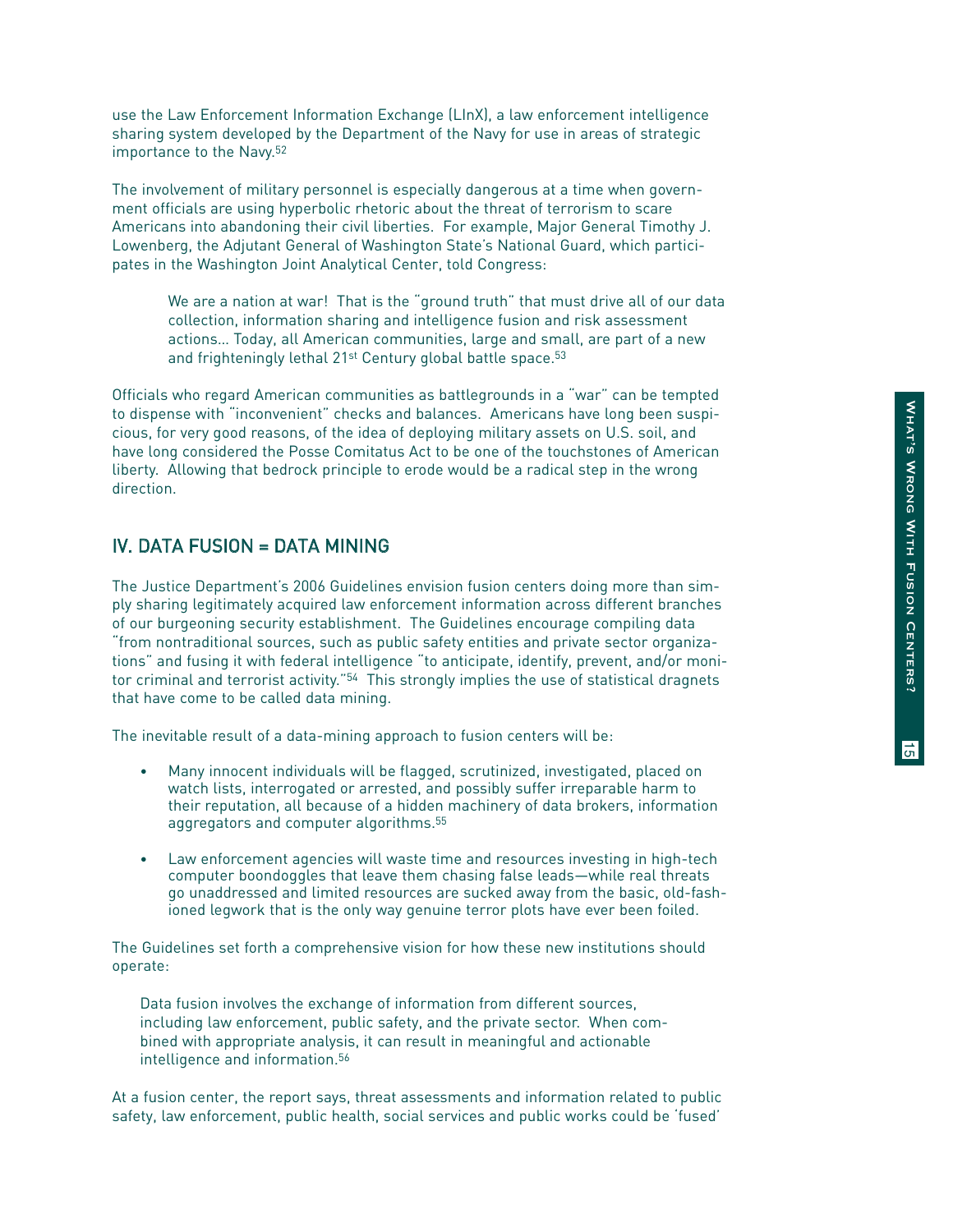with federal data containing personally identifiable information whenever a "threat, crim inal predicate, or public safety need is identified."57 Subsequent analysis and dissemination of criminal/terrorist information, intelligence and other information would "ideally support efforts to anticipate, identify, prevent, and/or monitor criminal and terrorist activity." 5 8

The head of the Delaware Information Analysis Center (DIAC): Delaware State Police Captain Bill Harris, explained that

The fusion process is to take law enforcement information and other information—it could be from the Department of Agriculture, the Department of Transportation, the private sector—and fuse it together to look for anomalies and push information out to our stakeholders in Delaware who have both a right and a need to know.59

Rather than being constrained by the law regarding what they can collect, Capt. Harris appeared to feel constrained only by resources: "I don't want to say it's unlimited, but the ceiling is very high… When we have the money, we'll start going to those other agencies and say, 'Are you willing to share that database and what would it cost."<sup>60</sup>

The broad language used to describe fusion is eerily reminiscent of the Total Information Awareness program, a controversial Pentagon data-mining program that Congress shut down in 2003 because of its implications for the privacy of innocent Americans. These programs envision:

- A) Compiling information from as broad a variety of sources as possible;
- B) Proactively identifying unknown risks from among the population at large by sifting through that data; and
- C) Looking for patterns "that can be used to predict and prevent future criminal activity."61

### Data mining is not good for security

Perhaps the most fundamental problem with data mining is that, as many experts have pointed out, it won't work, and investing in data-mining technologies will drain finite homeland security resour ces, which makes it bad for security.

- Soon after 9/11 Gilman Louie, the head of the CIA's venture capital arm In-Q-Tel, warned against a "data-mining or profiling" approach to counterterrorism, which he described as "too blunt an instrument" to be a primary tool of surveillance. "I think it's very dangerous to give the government total access," he said.<sup>62</sup>
- The Association for Computing Machinery has said that data-mining approaches "suffer from fundamental flaws that are based in exceedingly complex and intractable issues of human nature, economics and law. . . As computer scientists and engineers we have significant doubts that the computer-based" approach will be effective.<sup>63</sup>
- In a recently published analysis, data mining pioneer Jeff Jonas and Jim Harper of the CATO Institute explained that while data mining has many useful purposes in other applications, it is poorly suited for predicting or preventing acts of terrorism:

 $\overline{6}$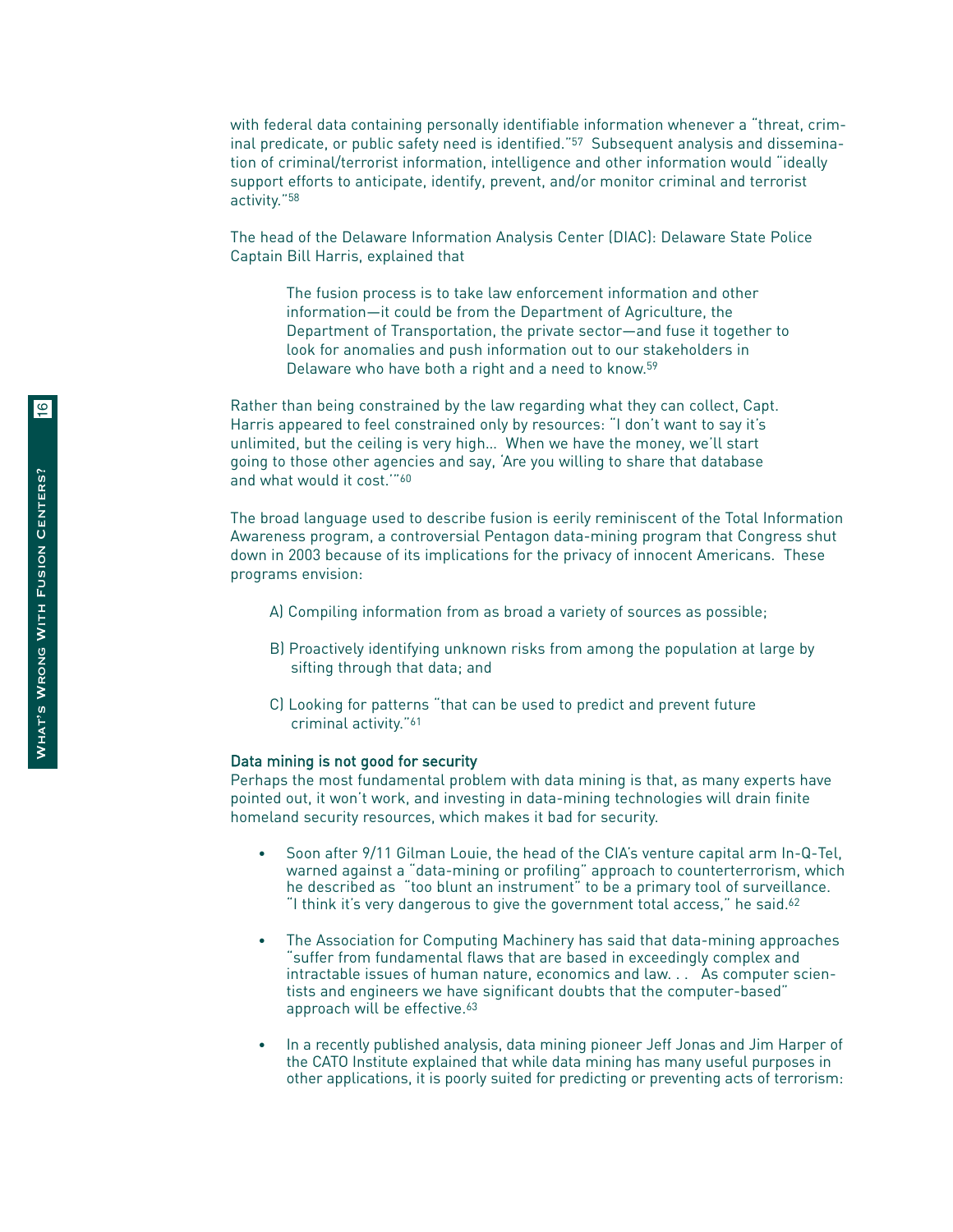It would be unfortunate if data mining for terrorism discovery had currency within national security, law enforcement, and technology circles because pursuing this use of data mining would waste taxpayer dollars, needlessly infringe on privacy and civil liberties, and misdirect the valuable time and energy of the men and women in the national security community.64

Experts say that data mining can be effective where there is substantial amount of relevant data, a manageable universe of false negatives and a negligible cost to false positives. Direct mailers use data mining frequently to target advertising, and financial institutions often use data mining to screen for fraud. But these techniques rely on an analysis of thousands, if not millions of relevant transactions every day, and as Jonas and Harper point out, "terrorism does not occur with enough frequency to enable the creation of valid predictive models."65 Moreover, as we have seen, what little data does exist, such as that making up the terrorist watchlists, is incomplete and riddled with errors.<sup>66</sup>

### A drain on investigative resources

As a little simple math shows, even a hypothetical data-mining system that is 99% accurate—impossibly high by anyone's standards—will generate disabling numbers of false positives trying to identify a hypothetical terrorist population of 1,000 individuals (see box).<sup>67</sup>

| Hypothetical numbers show data mining doesn't add up |             |
|------------------------------------------------------|-------------|
| Number of non-terrorists living in US                | 300,000,000 |
| Number of terrorists living in US                    | 1.000       |
| Accuracy in identifying terrorists as terrorists     | 99.00%      |
| Accuracy at identifying innocent as innocent         | 99.00%      |
| # of terrorists who will be caught                   | 990         |
| # of innocent people who will be "caught"            | 3,000,000   |

Even determining the relevance of data pertaining to terrorism cases can be little more than guesswork. James Pavitt, the former Deputy Director for Operations of the CIA, warned against expecting anything near precision from the intelligence community: "If we are right 40 to 50 percent of the time we're batting pretty well."<sup>68</sup> No data-mining project relying on incomplete, erroneous and irrelevant data could ever succeed.

### Aggregating information is bad for security and bad for privacy

As we have seen (see text box page 14), the Guidelines envision fusion centers bringing together a vast array of information from diverse sources. That is what "fusion" means.

All this data has already become a problem for the fusion center analysts buried under reams of irrelevant information. Fusion center officials, according to CRS, "remarked that their staff could spend all day, every day reviewing all the information posted on [competing federal information sharing systems] and still not be confident they had seen all relevant and/or unique data."<sup>69</sup> Meanwhile, the important information can easily be missed.

Fusion is also invasive of privacy by its very nature. Americans routinely share their private information with different parties—stores, banks, doctors, friends, the government —but they don't expect the details they share with one party will become available to all the others. Compartmentalization is a vital part of privacy (indeed, it is the core difference between privacy and secrecy, which is what you have when no one knows your details). 17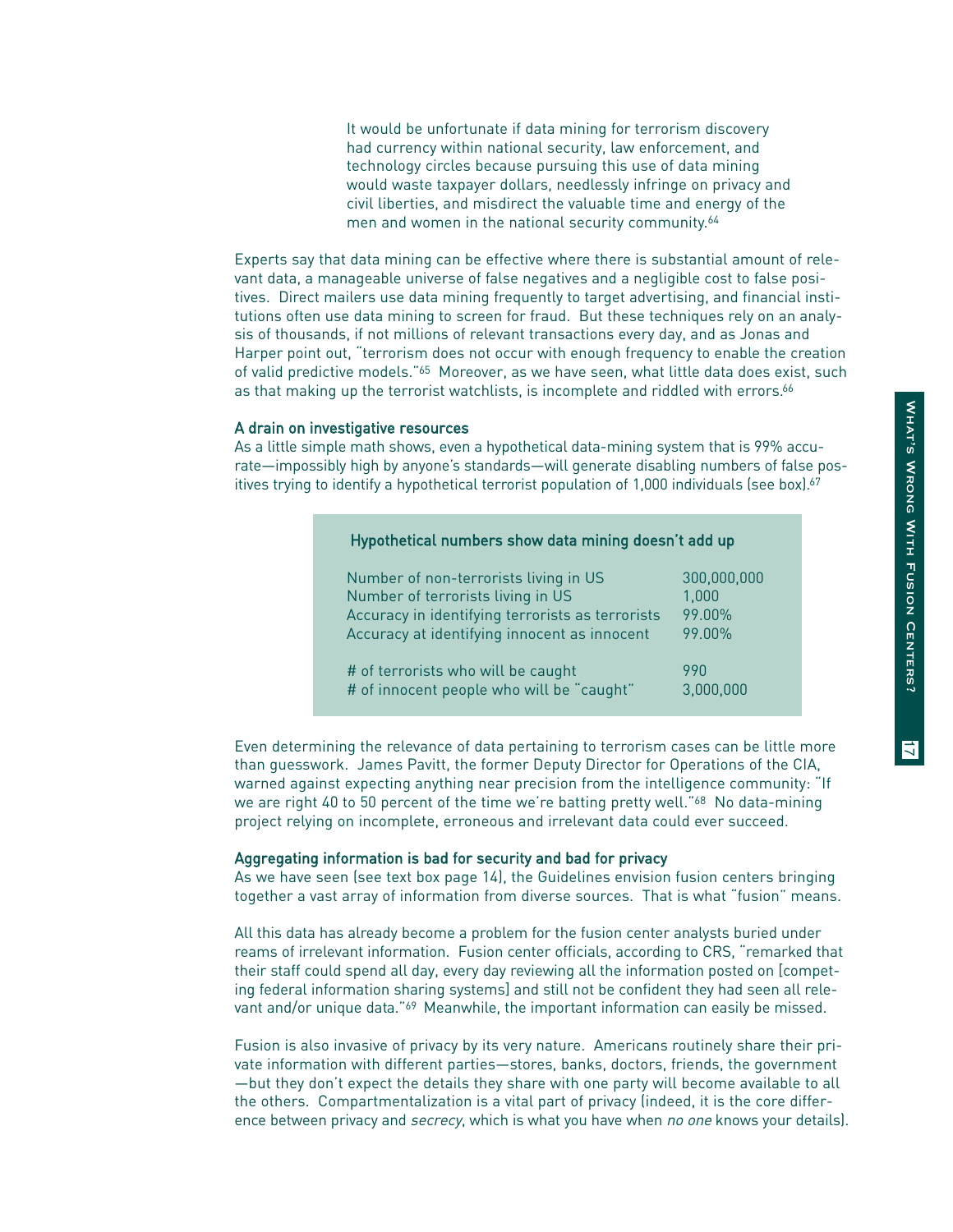That is one reason why the Privacy Act of 1974 imposed restrictions on the authority of the federal government (though not the states) to merge databases (unfortunately that act is now so riddled with exceptions that it offers citizens very little protection).70

Compartmentalization is all the more important today when our lives are more and more entangled with computers, the Internet, electronic gadgets, cameras and computer chips, which capture and store our every interaction with them. The result is that mountains of data about our daily lives is being recorded and stored on the servers of government agencies and multinational corporations.71

The Justice Department Guidelines do stipulate that because of privacy concerns, it is "not the intent of fusion centers" to combine personal information into "one system or warehouse." The data would be maintained separately by the individual fusion center participants, which will "allow information from all sources to be readily gathered, analyzed, and exchanged" whenever a "threat, criminal predicate, or public safety need is identified." And data would be maintained in accordance with privacy laws and policies.<sup>72</sup>

There are several problems with this policy, however:

- The fact that information is "held" separately by various fusion participants, rather than held in one warehouse, is a distinction without a difference. For the user, a distributed database is completely indistinguishable from a single centralized one. Millions of people experience that phenomenon every day when they use Internet search engines that seamlessly seek out information that is "held" on millions of separate computers. If a fusion center's operators have our records available to them, we don't care what the database architecture is.
- The fact that information would only be compiled when there is a "threat" or a "public safety need is identified" hardly represents much of a limit on the freedom of fusion center analysts to collect whatever they want, and is a significantly lower bar than what is required by federal law.73
- Nor does the fact that the centers would comply with privacy laws provide much comfort. As we have seen, U.S. law limits the sharing of criminal intelligence information—but the vision of the Guidelines does not seem to account for that fact. And more broadly, American privacy laws are highly inadequate when it comes to responding to today's technology, and many highly invasive information practices are simply not yet covered by any laws.74
- Talk of "risk-based, information-driven prevention" suggests the generation of "risk scores" on individuals based on mass computer crunching of information about individuals—a vision akin to what we have seen elsewhere in the security establishment in recent years.<sup>75</sup> It is a very dangerous idea for the government to begin ranking of its own citizens according to their supposed trustworthiness. It has also been repeatedly banned by Congress.76
- All these problems are compounded when the data is full of errors—or when the public is not permitted to know what data sources are being used, lacks any practical way of correcting that data and is unable to scrutinize the methods used to create the risk scores.

### Reports of "suspicious activity"

It appears that most of what fusion centers currently do is "respond to incoming requests, suspicious activity reports and/or finished intelligence products."77 In many cases fusion centers amount to little more than centralized call-in centers for the reporting of suspicious activity. This conclusion is consistent with the results of the ACLU's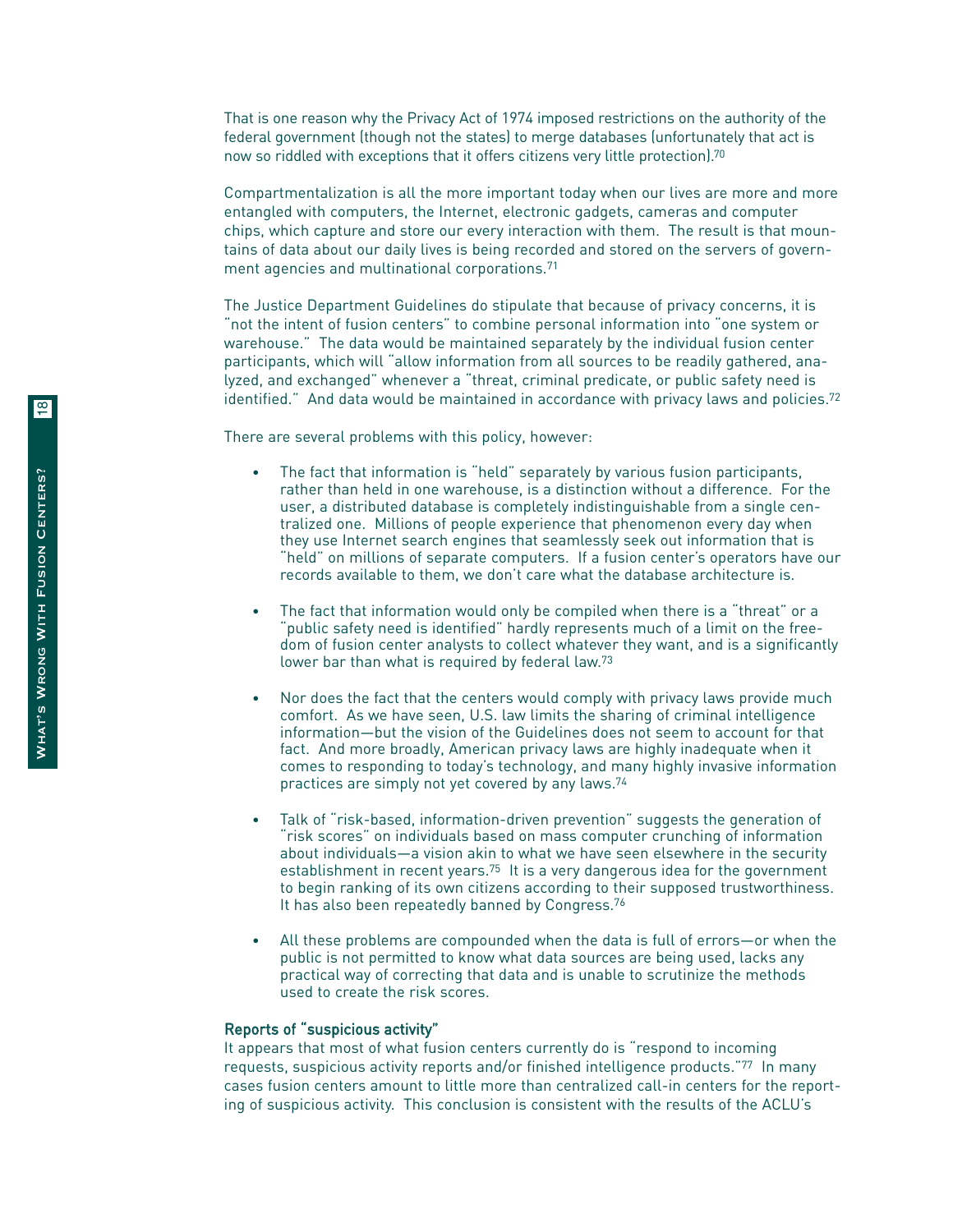survey and with media reports, where fusion center personnel report repeatedly answering calls about "people taking pictures" and "people behaving suspiciously."78

Centralized call-in centers for the reporting of threats to public safety would not pose significant threats to privacy and civil liberties, so long as information is only collected when there is a reasonable indication of criminality and no information is disseminated except where necessary to achieve a law enforcement purpose. However:

- Current policies require that all terrorist threat information be reported to the FBI Joint Terrorism Task Forces. Since the FBI maintains a "no terrorism lead goes unaddressed" policy, even threat information that a fusion center analyst finds bogus will result in some investigative activity, raising concern that spurious allegations will have real consequences for those falsely accused.79
- In too many cases the subjects of these reports are "Arabs" or "Middle Eastern men," which is often why their innocuous behavior is reported as suspicious in the first place. Few of the "literally thousands of such leads" documented around the country have amounted to anything.<sup>80</sup>
- Asked by the Washington Post for an example of a successful use of a fusion center, the best one official could apparently come up with was the arrest and detention of a Muslim man spotted videotaping the Chesapeake Bay Bridge. But the Post goes on to note that the person in question, a U.S. citizen, was quickly released and never charged with any crime.<sup>81</sup>
- While such calls are often not the fault of fusion centers, outreach and training initiatives that encourage people to "report all suspicious activity" may be creating a culture of fear that encourages such overzealous reporting.82



Kentucky's Fusion Center.

 $\vec{\circ}$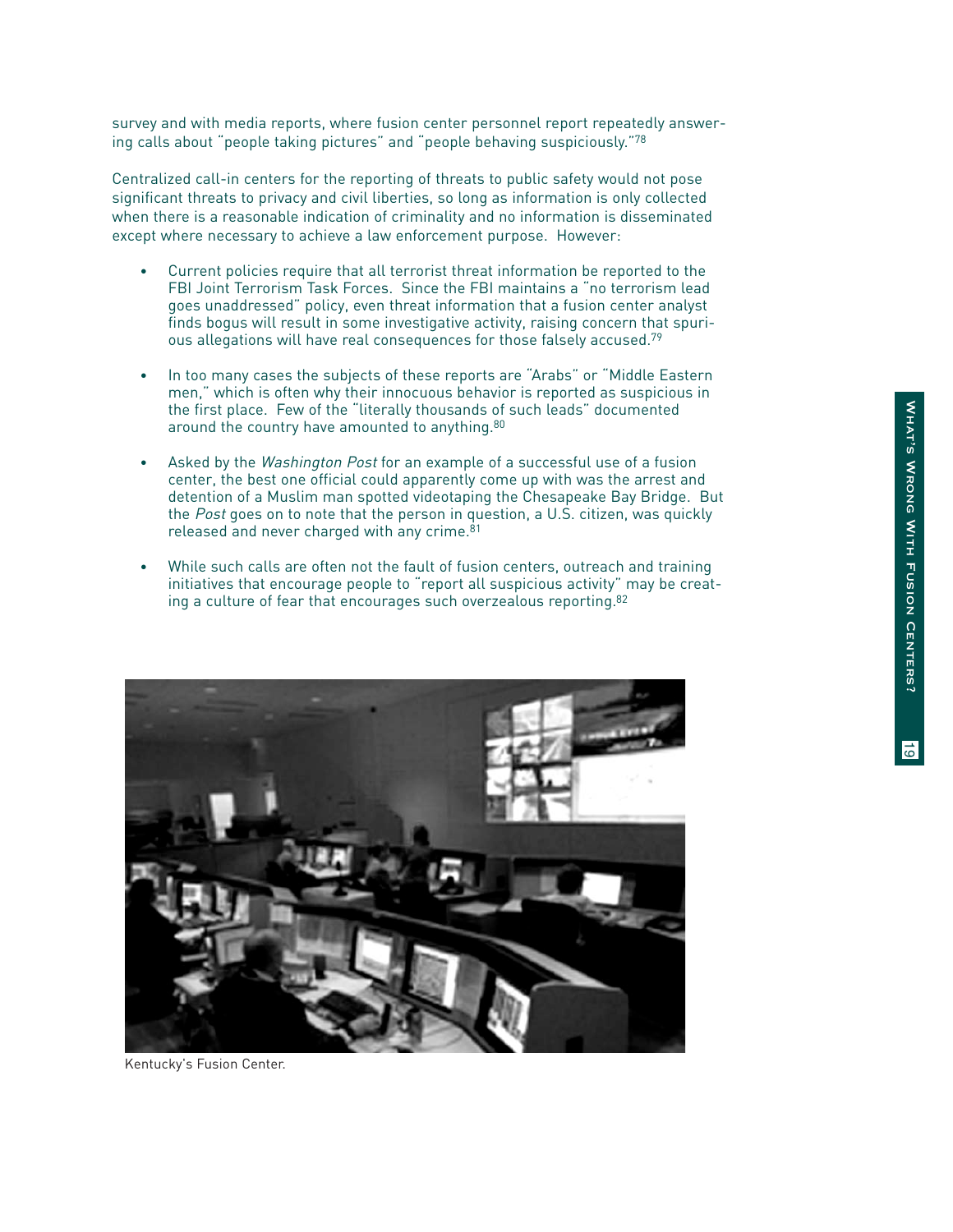# V. EXCESSIVE SECRECY

Excessive secrecy not only undercuts the very purpose of fusion centers—the sharing of information with those who need it—but, as always, increases the danger that incompetence and malfeasance will flourish. It also raises sharp questions about how individuals who find they have been hurt by a center's data fusion and "threat identification" practices can seek redress.

Excessive secrecy on the part of the federal government also appears to be thwarting the fundamental aim of fusion centers, which is the prevention of terrorism through the coordination of state, local and federal information.

Fusion centers were born out of state and local frustration with the federal government's failure to share information through the FBI's Joint Terrorism Task Forces and elsewhere. Yet they are once again confronting the failure of the federal government to properly declassify and share intelligence information with their state and local law enforcement partners. As the CRS reported, "Numerous fusion center officials claim that although their center receives a substantial amount of information from federal agencies, they never seem to get the 'right information' or receive it in an efficient manner."83 These law enforcement officers complained of routinely having to request relevant threat information from the federal government—raising justifiable concerns about potential threats they don't know enough to ask about.

Seattle Police Chief R. Gil Kerlikowske, for example, told Congress that the "federally centered vision of intelligence management" was the primary impediment to integrated intelligence fusion.84 Kerlikowske complained that security clearances were difficult for local law enforcement to get in a timely manner, and that even for those cleared, "the sharing of vast categories of information is prohibited unless brokered by the FBI."85

Overclassification of national security intelligence has been a problem for the intelligence community for as long as a classification system has existed:

- As early as 1956 a committee formed by the Department of Defense to study classification processes and procedures determined that "vague classification standards and the failure to punish overclassification had caused overclassification to reach 'serious proportions.'"86
- In 1997 the Moynihan Commission found that the classification system "is too often used to deny the public an understanding of the policymaking process rather than for the necessary protection of intelligence activities," and recommended an overhaul of the classification system.
- Many experts have pointed to the counterproductive effects of overclassification. RAND terrorism expert Brian Jenkins, for example, argues that the classification system is a cold war legacy, and that the government should get away from the hub-and-spoke model of sending information to Washington to be stamped, and instead disseminate information widely. <sup>87</sup> It appears fusion center officials couldn't agree more.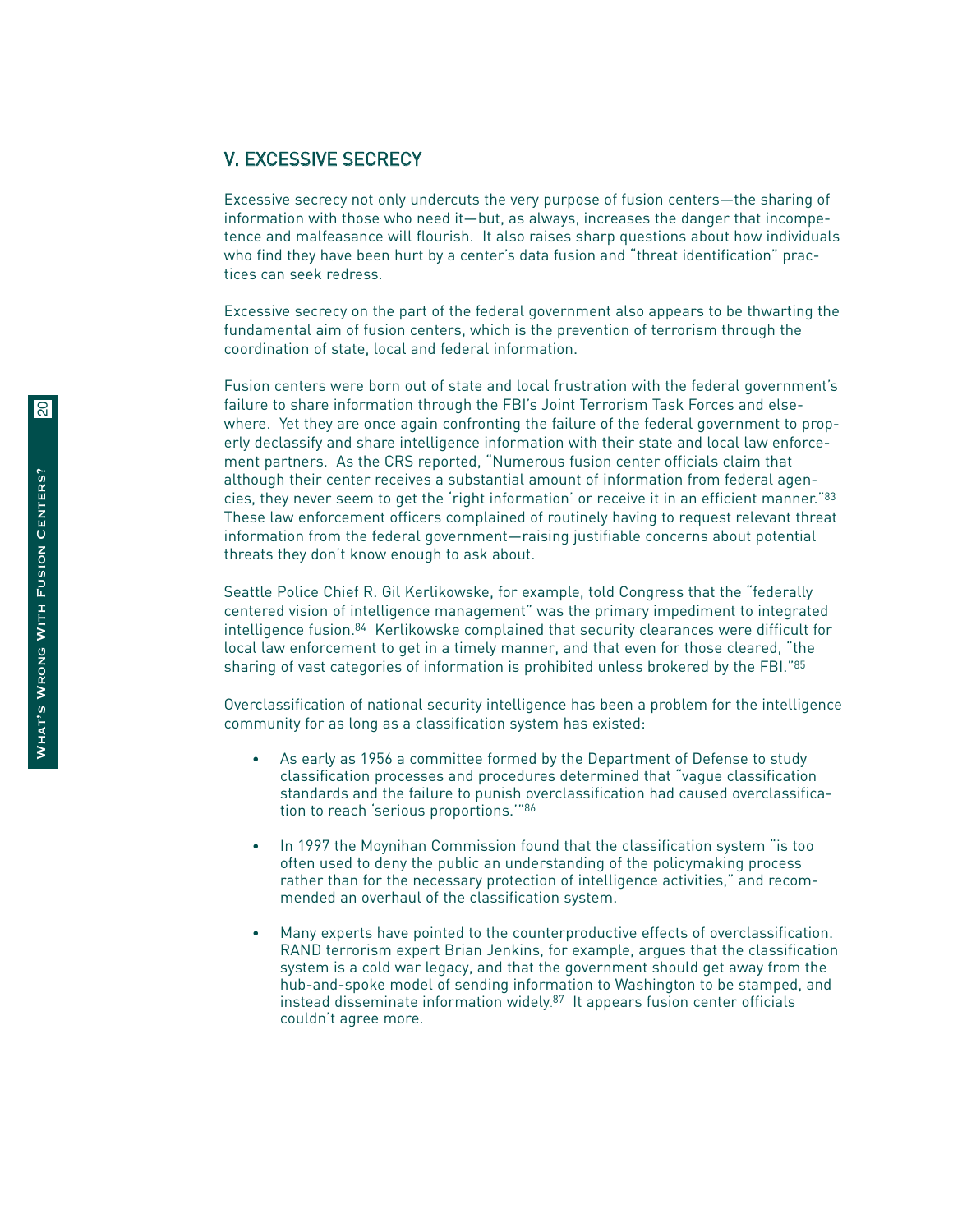The 9/11 Commission found that classification issues were a factor in the failure to share intelligence that could have disrupted the terrorist attacks.<sup>88</sup> Of the ten missed "operational opportunities" to prevent the September 11th attacks identified by the Commission, not one involved a failure by a law enforcement officer or a weakness in a traditional law enforcement technique.<sup>89</sup> Instead, each missed opportunity was the result of a failure by intelligence officials to share critical information because of the confusing bureaucratic rules governing the dissemination of classified information.

Rather than overhaul their system for classifying national security secrets, the federal government has responded to the problem by increasing the number of security clearances it gives out. Yet this fails to confront the central problem. Fusion centers have an average of 14 staff members with "Secret" level security clearances, yet the problems with sharing classified information persist.<sup>90</sup> As Washington, DC police Chief Cathy Lanier put it, "it does a local police chief little good to receive information—including classified information—about a threat if she cannot use it to help prevent an attack."91

Most likely what is taking place is a power struggle in which federal agencies seek to turn fusion centers into "information farms"—feeding their own centralized programs with data from the states and localities, without providing much in return. The localities, meanwhile, want federal data that the agencies do not want to give up. For federal security agencies, information is often the key currency in turf wars and other bureaucratic battles, and from the days of J. Edgar Hoover they have long been loathe to share it freely.



21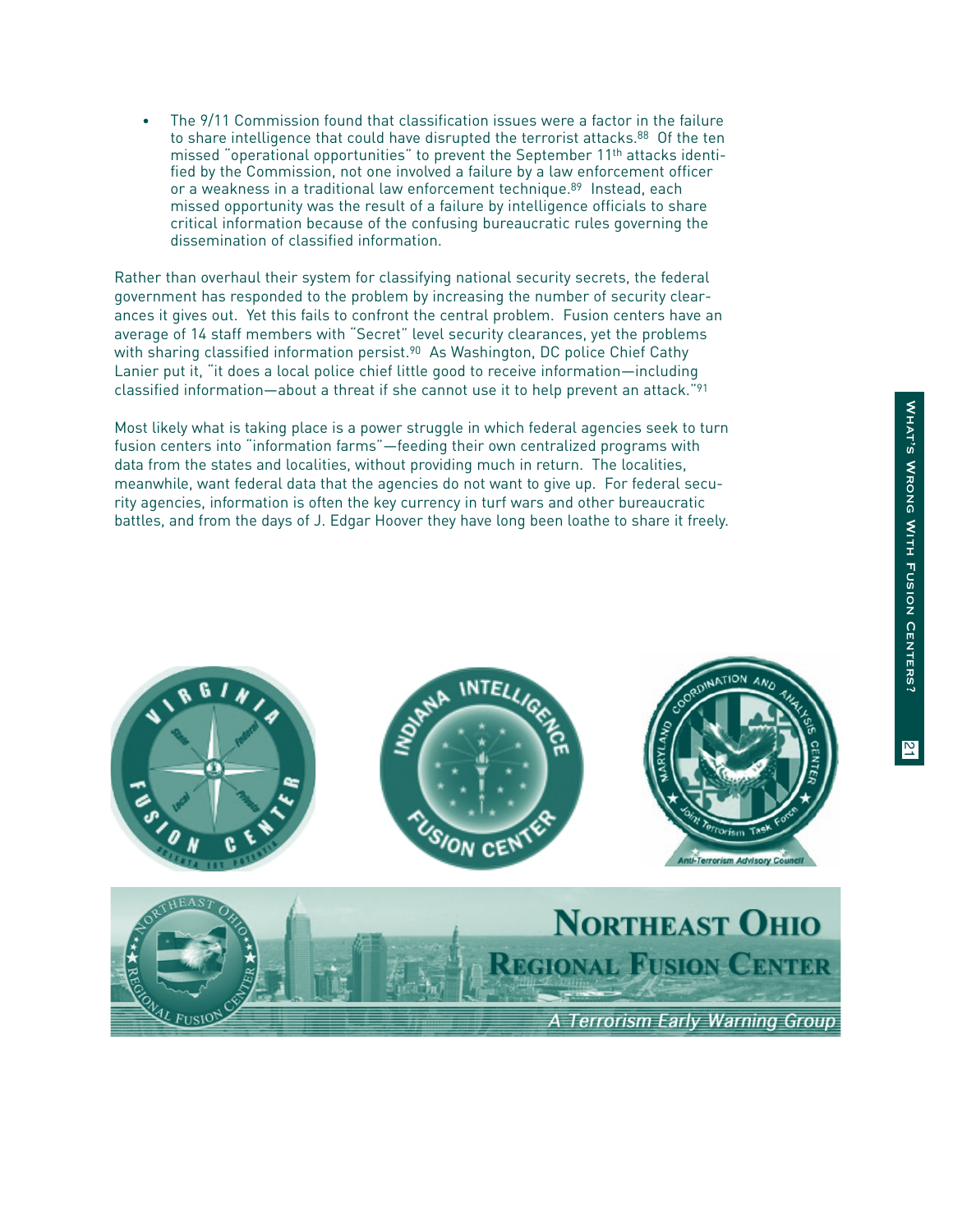# **RECOMMENDATIONS**

Fusion centers are a diverse, amorphous and still-evolving new institution in American life. As presently constituted, many centers do not appear to raise any privacy or other issues. Others, however, appear to be taking active steps to dodge privacy rules, incorporating military and private-sector personnel, and flirting with a data-mining approach to their mission. And the federal government's vision for the centers, as well as natural tendencies toward "mission creep," suggest that they may evolve further in these unfortunate directions. Not only will this invade innocent Americans' privacy, but it will also hamper security by clogging the fusion centers with too much information and distracting our police forces from their public safety mission with false leads, fruitless fishing expeditions and bureaucratic turf wars.

The ACLU recommendations will help preserve our privacy, without endangering our security.

- Lift the cloak of secrecy surrounding the techniques that agencies at all levels of government are using to exploit information in the "War on Terror". Without any need to disclose particular investigative data, the public has a right to evaluate the techniques that may be applied to it.
- Urge reporters, legislators and citizens to learn more about fusion centers, and use state and local sunshine laws, as well as federal Freedom of Information Act requests, to do so. A list of questions that should be asked of the state and local fusion center representatives is available on the ACLU website at www.aclu.org/fusion.
- Subject fusion centers that involve the participation of federal agencies or receive federal funds to the federal Freedom of Information Act.
- Rather than use an outdated model of intelligence management that is ill-suited to modern threats to public safety, state and local authorities should return to traditional law enforcement techniques based upon reasonable suspicion that have kept America safe and free for over 230 years.
- Encourage Congress to focus more on the impact fusion centers may have on the privacy and civil liberties of ordinary Americans. The 109th Congress held more than five hearings regarding fusion centers and intelligence sharing, and the 110th held at least four more.<sup>92</sup> Witnesses included federal, state and local law enforcement agencies, and private sector fusion center participants—but no representatives from the privacy and civil liberties community.
- Encourage Congress to lead a pointed inquiry and debate over fusion centers before further resources are put into them. It must pursue the question of whether they represent a promising and effective approach to increasing security, whether they pose dangers to privacy and other civil liberties that outweigh any such promise, and what kind of federal regulatory action is warranted. Congress should explore how privacy protections can actually make these centers more useful as security tools.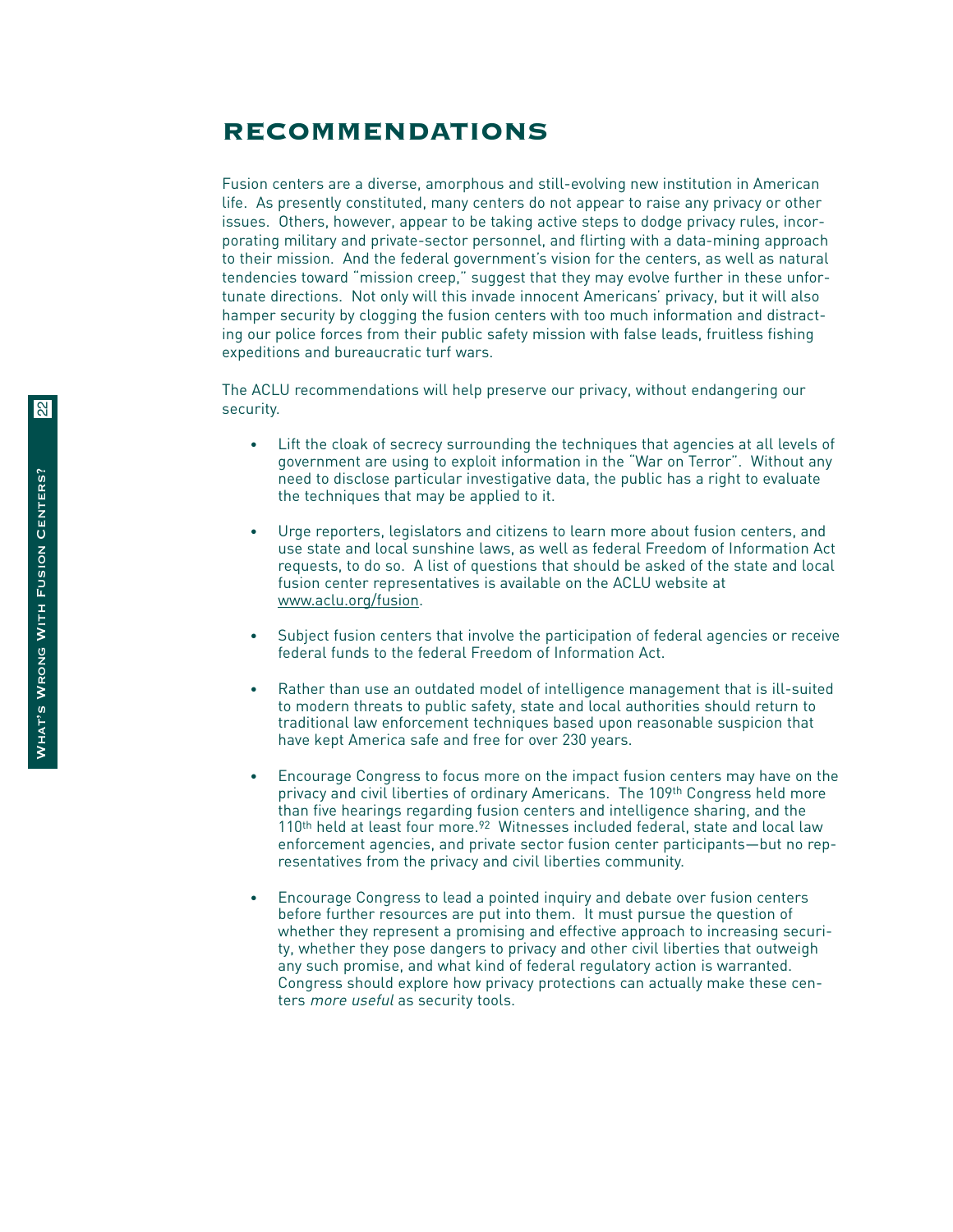- Congress should examine the use of military personnel in fusion centers and draw clear lines regarding how and when military personnel can engage in law enforcement intelligence collection and analysis.
- Demand that Congress take further steps to end the turn toward mass data surveillance as an acceptable law enforcement technique. It has already barred several questionable programs that move in this direction, but broader action may be required.
- Urge Congress to protect the privacy and civil rights of innocent Americans by requiring minimization procedures that prevent the intentional collection, retention and dissemination of private information when there is no reasonable indication of criminal activity. And Congress needs to build in protections to ensure that no American will be blacklisted without some form of due process.
- Stanch the free flow of data exchanged between the fusion centers and the private sector, through congressional action if necessary.
- The nation's security establishment must dispense with the myth that law enforcement is not an effective method for preventing terrorism.

Finally, state legislatures must act to create checks and balances on these institutions. Specifically,

- They should determine a proper mission for these entities and develop benchmarks for determining whether they are meeting their stated objectives.
- They should require regular reporting by the centers to determine what type of information they are collecting, how it is being used and with whom they are sharing it.
- They should regularly assess whether the fusion centers are acting in accordance with state law.
- If Congress will not act, state legislatures should bar fusion centers in their states from exchanging information with private-sector companies that are unaccountable to the public, or closely regulate such exchange.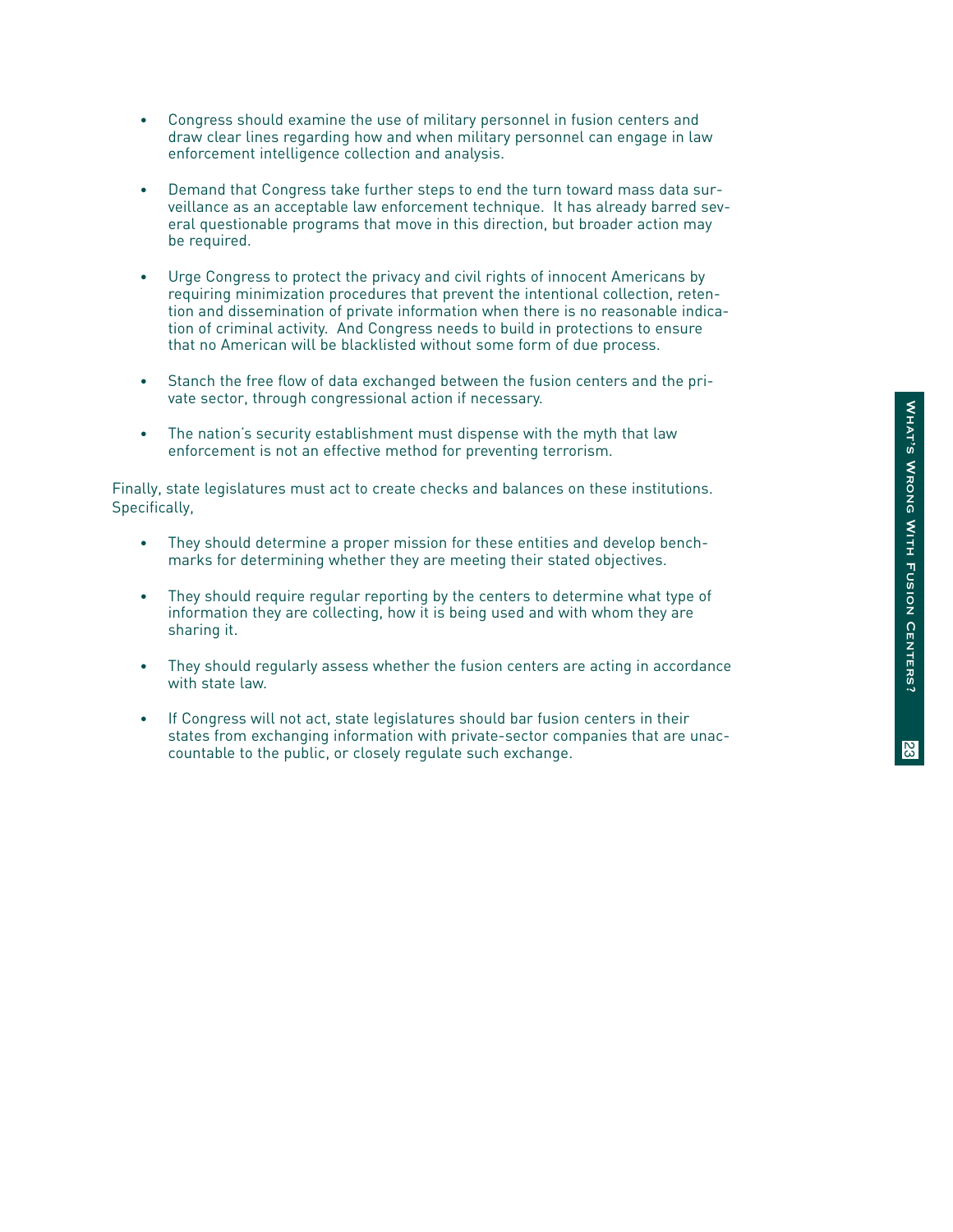# **End Notes**

1 Jay Stanley and Barry Steinhardt, EVEN BIGGER, EVEN WEAKER: THE EMERGING SURVEILLANCE SOCIETY: WHERE ARE WE NOW? AMERICAN CIVIL LIBERTIES UNION, (Sept. 2007), available at http://www.aclu.org/pdfs/privacy/bigger\_weaker.pdf.

2 TODD MASSE, SIOBHAN O'NEIL AND JOHN ROLLINS, CONGRESSIONAL RESEARCH SERVICE, CRS REPORT FOR CONGRESS: FUSION CENTERS: ISSUES AND OPTIONS FOR CONGRESS (July 6, 2007) [hereinafter CRS Fusion Center Report].

3 CRS Fusion Center Report, supra note 2, at 18.

4 See generally, Mayor wants Portland out of anti-terrorism task force, KGW.COM AND ASSOCIATED PRESS, April 22, 2005, http://www.kgw.com/news-local/stories /kgw\_042205\_news\_joint\_terrorism\_task\_force\_.201f43 4fe.html.

5 DEMOCRATIC STAFF OF THE H.R. COMM. ON HOMELAND SECURITY, 110<sup>th</sup> Cong., LEAP: A LAW ENFORCEMENT ASSISTANCE AND PARTNERSHIP STRATEGY, PREPARED AT THE REQUEST OF CONGRESSMAN BENNIE G. THOMPSON, RANKING MEMBER 5 (2006), http://hsc-democrats.house.gov /SiteDocuments/20060927193035-23713.pdf [Hereinafter LEAP Report].

 $6$  *Id.* at 5 (quoting Michael Downing, Commander, Los Angeles Police Department Counterterrorism/Criminal Intelligence Bureau).

7 CRS Fusion Center Report, supra note 2, at 22 n.60.

8 CRS Fusion Center Report, supra, note 2, at 21.

<sup>9</sup> CRS Fusion Center Report, supra note 2, at 18-19.

10 BUREAU OF JUSTICE ASSISTANCE, OFFICE OF JUSTICE PROGRAMS, U.S. DEP'T. OF JUSTICE, FUSION CENTER GUIDELINES: DEVELOPING AND SHARING INFORMATION AND INTELLIGENCE IN A NEW ERA, at iii, (Aug. 2006) [hereinafter Guidelines].

11 Guidelines, supra note 10, at 2.

12 CRS Fusion Center Report, *supra* note 2, at 1.

13 SELECT COMM. TO STUDY GOVERNMENTAL OPERATIONS WITH RESPECT TO INTELLIGENCE ACTIVITIES, U.S. SENATE, 94th CONG., FINAL REPORT ON SUPPLEMENTAL DETAILED STAFF REPORTS ON INTELLIGENCE ACTIVITIES AND THE RIGHTS OF AMERICANS (BOOK III), S. Rep. No. 94-755, at 10 (1976).

 $14$  *Id.* at 11.

 $15$  *Id.* at 12.

16 The Way Forward with Fusion Centers: Challenges and Strategies for Change: Hearing Before the Subcomm. on Intelligence, Information Sharing and Terrorism Risk Assessment of the H. Comm. on Homeland Security, 110<sup>th</sup> Cong. (Sept. 27, 2007) (quoting testimony of Jack Tomarchio, Principle Deputy Assistant Secretary for Intelligence and Analysis, Department of Homeland Security).

17 Adena Schutzberg, MetaCarta Users Tap

Unstructured Data for New Geographic Uses, DIRECTIONS MAGAZINE, May 30, 2007,

http://www.directionsmag.com/article.php?article\_id=24 78&trv=1.

18 CRS Fusion Center Report, *supra* note 2, at 1.

19 CRS Fusion Center Report, *supra* note 2, at summary.

20 The Way Forward with Fusion Centers: Challenges and Strategies for Change: Hearing Before the Subcomm. on Intelligence, Information Sharing and Terrorism Risk Assessment of the H. Comm. on Homeland Security, 110<sup>th</sup> Cong. (Sept. 27, 2007) (quoting testimony of Michael Mines, Deputy Assistant Director, Directorate of Intelligence, Federal Bureau of Investigation).

21 CRS Fusion Center Report, *supra* note 2, at 41.

22 CRS Fusion Center Report, supra note 2, at 36.

23 CRS Fusion Center Report, *supra* note 2, at 7.

24 CRS Fusion Center Report, *supra* note 2, at 9.

25 See National Conference of State Legislatures, http://www.ncsl.org/programs/pubs/privacyoverview.htm (last visited Oct. 16, 2007).

26 Schutzberg, supra note 17.

27 Visual Analytics to Support Information Sharing for the Maryland Coordination and Analytical Center (MCAC), PRNEWSWIRE, Nov. 14, 2003, http://sev.prnewswire.com/computer-electronics/20051114/DCM06114112005-1.html; See also Visual Analytics Technical Information, http://www.visualanalytics.com/products/dig/details/ind

ex.cfm (last visited Oct. 16, 2007).

28 28 C.F.R., §23.20(a) (2006).

29 28 C.F.R., §23.20(e) (2006).

30 CRS Fusion Center Report, supra note 2, at 49.

31 John Moore, Policing Terror, FEDERAL COMPUTER WEEK, Nov. 13, 2006,

http://www.fcw.com/print/12\_41/news/96760-1.html.

32 Jay Stanley, THE SURVEILLANCE-INDUSTRIAL COMPLEX, AMERICAN CIVIL LIBERTIES UNION, (Aug. 2004), available at http://www.aclu.org/FilesPDFs/surveillance\_report.pdf.

33 Guidelines, *supra* note 10, at 17.

34 CRS Fusion Center Report, supra note 2, at 4.

35 Building a Partnership Strategy: Improving Information Sharing with State & Local Law Enforcement and the Private Sector: Hearing Before the Subcomm. on Intelligence, Information Sharing and Terrorism Risk Assessment of the H. Comm. on Homeland Security, 110th Cong. (May 25, 2007) (statement of Richard E. Hovel, Aviation Security Advisor, The Boeing Company), available at

http://homeland.house.gov/SiteDocuments/20070525162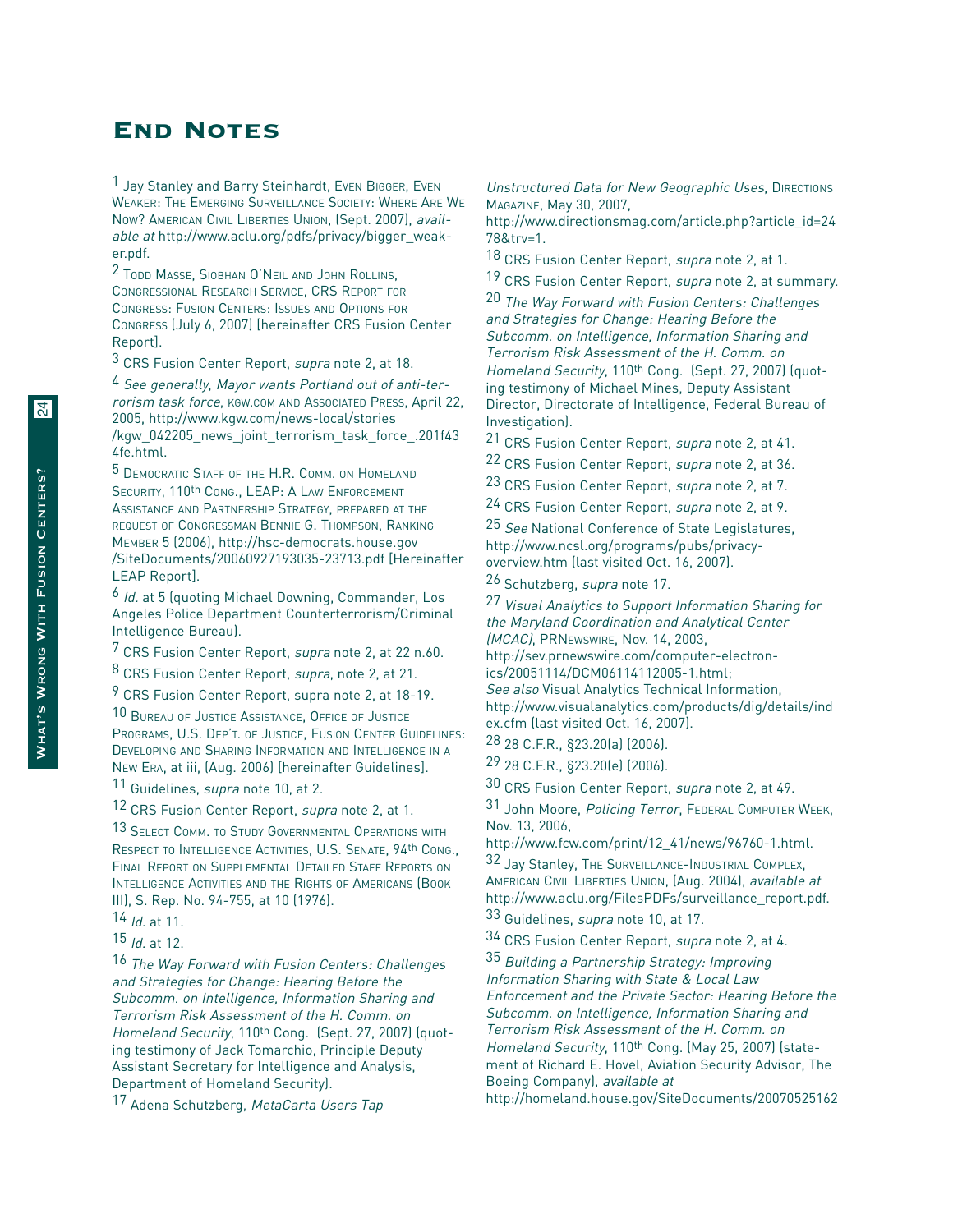### 154-66669.pdf.

36 Private Sector Information Sharing: What Is It, Who Does It, and What's Working at DHS?: Hearing Before the Subcomm. on Intelligence, Information Sharing and Terrorism Risk Assessment of the H. Comm. on Homeland Security, 110<sup>th</sup> Cong. (July 26, 2007) (statement of Richard E. Hovel, Senior Aviation & Homeland Security Advisor, The Boeing Company), available a t http://hsc.house.gov/SiteDocuments/20070726123058- 82504.pdf.

37 Jake Bernstein, The Governor's Database, THE TEXAS OBSERVER, April 20, 2007,

http://www.texasobserver.org/article.php?aid=2472.  $38<sub>1d</sub>$ 

39 America's Career Info CareerOneStop, Washington State Profile: Largest Employers,

http://www.acinet.org/acinet/oview6.asp?soccode=&stfip s=53&from=State&id=&nodeid=12 (last visited Oct. 16, 2007).

40 Leslie Cauley, NSA has massive database of Americans' calls, USA TODAY, May 11, 2006, at A1, available at http://www.usatoday.com/news/washington/2006-05-10-nsa\_x.htm.

41 DEP'T. OF JUSTICE, OFFICE OF INSPECTOR GENERAL, A REVIEW OF THE FEDERAL BUREAU OF INVESTIGATION'S USE OF NATIONAL SECURITY LETTERS 87 (March 2007),

http://www.usdoj.gov/oig/special/s0703b/final.pdf. 42  $\frac{1}{d}$ 

43 Posting of Justin Rood to ABC News Blotter. http://blogs.abcnews.com/theblotter/2007/07/fbi-wouldskirt.html (July 10, 2007 1:12 PM) (Post is titled: FBI Would Skirt Law with Proposed Phone Records Program).

44 First Amended Complaint, Binyam Mohamed et al., v. Jeppesen Dataplan, Inc., Civil Action No. 5:07-cv-02798(JW), filed Aug. 1, 2007,

http://www.aclu.org/pdfs/safefree/mohamed\_v\_jeppesen\_1stamendedcomplaint.pdf.

45 See, Michael Barbaro and Tom Zeller, Jr., A Face is Exposed for AOL Searcher No. 4417749, N.Y. TIMES, Aug. 9, 2006, available at http://www.nytimes.com/2006/08/09 /technology/09aol.html?ex=1312776000&en=996f61c946 da4d34&ei=5088&partner=rssnyt&emc=.

46 SELECT COMM. TO STUDY GOVERNMENTAL OPERATIONS WITH RESPECT TO INTELLIGENCE ACTIVITIES, U.S. SENATE, 94th CONG., FINAL REPORT ON SUPPLEMENTAL DETAILED STAFF REPORTS ON INTELLIGENCE ACTIVITIES AND THE RIGHTS OF AMERICANS (BOOK III), S. Rep. No. 94-755, (1976).

47 See Stanley, supra note 32.

48 LEAP Report, *supra* note 5, at 6 (quoting Chief Ellen Hanson of the City of Lexana, Kansas Police Department).

49 Mary Beth Sheridan and Spencer S. Hsu, Localities Operate Intelligence Centers To Pool Terror Data, WASH. Post, Dec. 31, 2006, at A03, available at

http://www.washingtonpost.com/wp-dyn/content/arti-

### cle/2006/12/30/AR2006123000238.html.

50 18 U.S.C.A. §1385 (West 2005).

51 National Guardsmen are not governed by the Posse Comitatus Act when they are not called to federal service and therefore remain employees of the state. Still, the level of their participation in law enforcement activities is limited by law. In discussing the limits on National Guard participation in fusion centers, Major Robert Pankiw, coordinator of the Delaware National Guard program, reportedly explained that "the practice does not violate the federal Posse Comitatus Act because the Guard analysts have no arrest powers, focus only on drug crime and are under state, not federal, control." See, Mike Chalmers and Lee Williams, Intelligence Facility Casts a Wide Net, THE NEWS JOURNAL, May 7, 2007, http://www.delawareonline.com/apps/pbcs.dll/article?AI D=/20070507/NEWS/705070333. MCAC officials, however, stated that their National Guard participants were not totally restricted to drug intelligence analysis, although that was their primary focus.

52 Law Enforcement Information Exchange, http://www.ncis.navy.mil/linx/index.html (last visited Oct. 16, 2007).

53 Building a Partnership Strategy: Improving Information Sharing with State & Local Law Enforcement and the Private Sector: Hearing Before the Subcomm. on Intelligence, Information Sharing and Terrorism Risk Assessment of the H. Comm. on Homeland Security, 110<sup>th</sup> Cong. (May 25, 2007) (statement of Major General Timothy Lowenberg, the Adjutant General –Washington National Guard and Director, Washington Military Department), available at, http://homeland.house.gov/SiteDocuments/20070525162 917-27103.pdf.

54 Guidelines, *supra* note 10, at 13.

55 For example, the FBI's Terrorist Screening Center's (TSC) watchlist contains over 700,000 records and increases by an average of 20,000 records per month. A recent Department of Justice Inspector General audit determined that 38 percent of the TSC records tested "continued to contain errors or inconsistencies that were not identified through the TSC's quality assurance efforts," thereby increasing "the chances of innocent persons being stopped or detained during an encounter because of being misidentified as a watchlist identity." Moreover, the list was also incomplete, as the IG determined that several known or suspected terrorists were not watchlisted appropriately. See, DEP'T. OF JUSTICE, OFFICE OF INSPECTOR GENERAL, AUDIT DIVISION, FOLLOW-UP AUDIT OF THE TERRORIST SCREENING CENTER, (Sept. 2007), at iii, http://www.usdoj.gov/oig/reports/FBI /a0741/final.pdf. Highlighting the fact that such bloated watchlists do nothing to improve security, even this inappropriately long list has apparently produced few arrests. See, Ellen Nakashima, Terror Watchlist Yields few Arrests, WASH. POST, Aug. 25, 2007, at A1, available at http://www.washingtonpost.com/wp-dyn/content/article/2007/08/24/AR2007082402256.html?nav=rss\_.

56 Guidelines, *supra* note 10, at 2.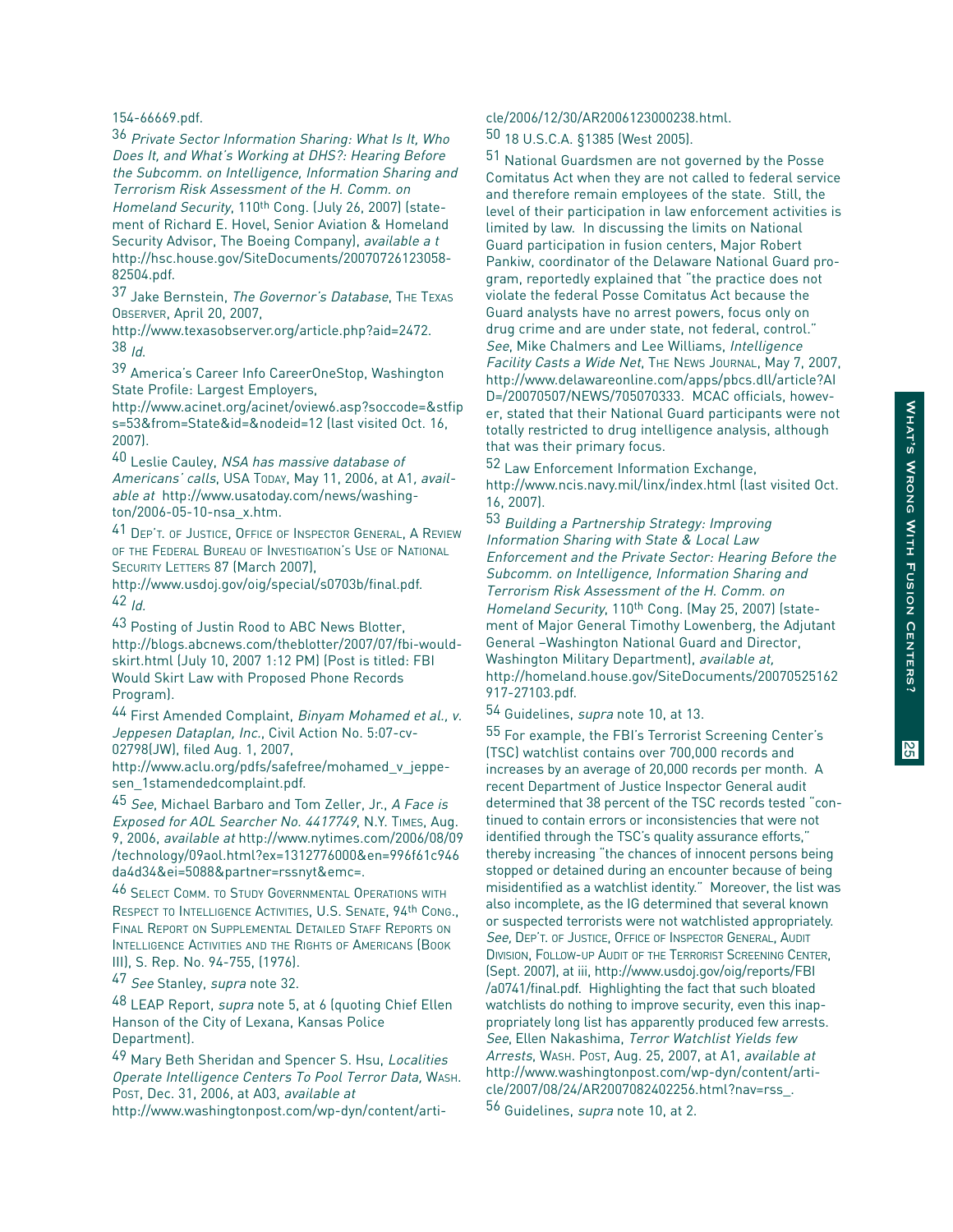57 Guidelines, supra note 10, at 13.

58 Guidelines, *supra* note 10, at 13.

59 Mike Chalmers and Lee Williams, Intelligence Facility Casts a Wide Net, THE NEWS JOURNAL, May 7, 2007, http://www.delawareonline.com/apps/pbcs.dll/article?AI D=/20070507/NEWS/705070333.

60  $\frac{1}{d}$ 

61 Guidelines, supra note 10, at F2 (definition of Crime-Pattern Analysis).

62 Steve Lohr, Data Expert is Cautious About Misuse of Information, N.Y. TIMES, Mar. 25, 2003, at C6, available at http://query.nytimes.com/gst/fullpage.html?sec=technology&res=9E07E6D71530F936A15750C0A9659C8B63.

63 Letter from Association for Computing Machinery Public Policy Committee to Sens. John Warner and Carl Levin (January 23, 2003) (on file with author), available at http://www.acm.org/usacm/Letters/tia\_final.html.

64 Jeff Jonas and Jim Harper, Effective Counterterrorism and the Limited Role of Predictive Data Mining, CATO INSTITUTE POLICY ANALYSIS, Dec. 11, 2006, at 1, http://www.cato.org/pubs/pas/pa584.pdf.  $65$  *Id.* at 8.

66 See, DEP'T. OF JUSTICE, OFFICE OF INSPECTOR GENERAL, AUDIT DIVISION, FOLLOW-UP AUDIT OF THE TERRORIST SCREENING CENTER, (Sept. 2007), at iii,

http://www.usdoj.gov/oig/reports/FBI/a0741/final.pdf.

<sup>67</sup> This problem has been pointed out by several experts, including computer scientist Benjamin Kuipers of the University of Texas at Austinand Bruce Schneier. See E-mail from Benjamin Kuipers, Professor, Computer Sciences Department, University of Texas at Austin (Dec. 14, 2002), http://osdir.com/ml/culture.people.interesting-people/2002-12/msg00061.html; Bruce Schneier National Crime Information Center (NCIC) Database Accuracy CRYPTO-GRAM NEWSLETTER, http://www.counterpane.com/crypto-gram-0304.html.

68 Dana Priest, Retired Official Defends the CIA's Performance, WASH. POST, Nov. 5, 2004, at A23, available at http://www.washingtonpost.com/wpdyn/articles/A26485-2004Nov4.html.

69 CRS Fusion Center Report, supra note 2, at 30.

70 5 U.S.C.A. §552a (West 2005).

71 Jay Stanley and Barry Steinhardt, BIGGER MONSTER, WEAKER CHAINS: THE GROWTH OF AN AMERICAN SURVEILLANCE SOCIETY, AMERICAN CIVIL LIBERTIES UNION (Dec. 2002).

72 Guidelines, supra, note 10, at 2.

73 28 C.F.R. Part 23.

<sup>74</sup> Jim Dempsey and Lara Flint provide a useful overview. See Jim Dempsey and Lara Flint, PRIVACY'S GAP: THE LARGELY NON-EXISTENT LEGAL FRAMEWORK FOR GOVERNMENT MINING OF COMMERCIAL DATA, CENTER FOR DEMOCRACY AND TECHNOLOGY, (May 28, 2003),

http://www.cdt.org/security/usapatriot/030528cdt.pdf.

75 Guidelines, supra note 10, at D2. Other examples

include the CAPPS II and Automated Targeting System airline passenger profiling programs. See American Civil Liberties Union, Feature on CAPPS II, www.aclu.org/capps (last visited Oct. 16, 2007); American Civil Liberties Union, Automated Targeting System, www.aclu.org/ats (last visited Oct. 16, 2007).

76 Section 514(e) of the Department of Homeland Security 2007 Appropriations Act states,"[n]one of the funds provided in this or previous appropriations Acts may be utilized to develop or test algorithms assigning risk to passengers whose names are not on Government watchlists." Department of Homeland Security 2007 Appropriations Act, H.R. 5441, 110<sup>th</sup> Cong., §514(e) (2007).

77 CRS Fusion Center Report, supra note 2, at 25.

78 Shane Harris, Shadow Hunters, NAT'L J., April 27, 2007, available at http://nationaljournal.com/about /njweekly/stories/2007/0427nj1.htm.

79 See, National Commission on Terrorist Attacks upon the United States: Tenth Public Hearing (April 14, 2004) (Statement of Robert S. Mueller, III, Director, FBI Before the National Commission on Terrorist Attacks upon the United States), available at http://www.fbi.gov/congress/congress04/mueller041404.htm.

80 Harris, supra note 78.

81 Mary Beth Sheridan and Spencer Hsu, Localities Operate Intelligence Centers to Pool Terror Data, WASH. Post, December 31, 2006, at A03, available at http://www.washingtonpost.com/wp-dyn/content/article/2006/12/30/AR2006123000238.html.

82 Stanley, supra note 32.

83 CRS Fusion Center Report, *supra* note 2, at 28.

84 Building a Partnership Strategy: Improving Information Sharing with State & Local Law Enforcement and the Private Sector: Hearing Before the Subcomm. on Intelligence, Information Sharing and Terrorism Risk Assessment of the H. Comm. on Homeland Security, 110<sup>th</sup> Cong. (May 25, 2007) (statement of R. Gil Kerlikowske, Chief of Police, Seattle Police Department), available at http://homeland. house.gov/SiteDocuments/20070525162207-44751.pdf.  $85$   $1d$ .

86 Report of the Commission on Protecting and Reducing Government Secrecy, Sen. Daniel Patrick Moynihan, Chairman, S. DOC. NO. 105-2, at Appendix G (1997), available at

http://www.fas.org/sgp/library/moynihan/appg.html.

87 Five and Ten Year Homeland Security Goals: Hearing Before the Subcomm. on Homeland Security of the H. Comm. on Appropriations, 110<sup>th</sup> Cong. (2007) (Statement of Brian Michael Jenkins, Senior Adviser, Rand Corporation).

88 NATIONAL COMMISSION ON TERRORIST ATTACKS, THE 9/11 COMMISSION REPORT: FINAL REPORT OF THE NATIONAL COMMISSION ON TERRORIST ATTACKS UPON THE UNITED STATES 417 (2004), available at http://www.9-